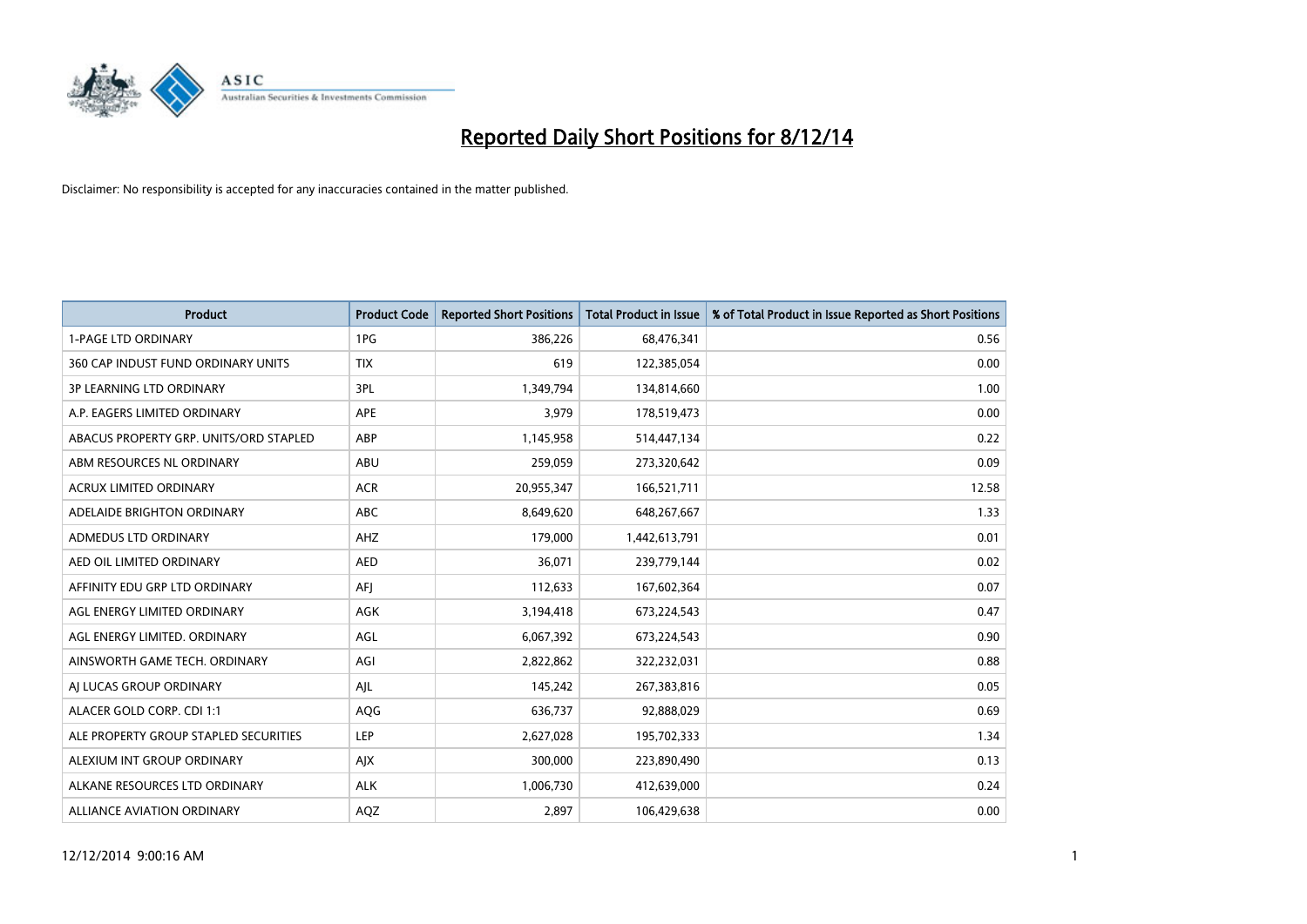

| <b>Product</b>                          | <b>Product Code</b> | <b>Reported Short Positions</b> | <b>Total Product in Issue</b> | % of Total Product in Issue Reported as Short Positions |
|-----------------------------------------|---------------------|---------------------------------|-------------------------------|---------------------------------------------------------|
| <b>ALS LTD ORDINARY</b>                 | <b>ALQ</b>          | 29,880,263                      | 397,795,796                   | 7.51                                                    |
| ALTIUM LIMITED ORDINARY                 | <b>ALU</b>          | 142,396                         | 129,272,762                   | 0.11                                                    |
| ALUMINA LIMITED ORDINARY                | <b>AWC</b>          | 26,724,218                      | 2,806,225,615                 | 0.95                                                    |
| AMALGAMATED HOLDINGS ORDINARY           | AHD                 | 374                             | 157,911,826                   | 0.00                                                    |
| AMCOM TELECOMM, ORDINARY                | <b>AMM</b>          | 5,213,511                       | 266,399,148                   | 1.96                                                    |
| AMCOR LIMITED ORDINARY                  | <b>AMC</b>          | 11,595,543                      | 1,206,684,923                 | 0.96                                                    |
| AMP LIMITED ORDINARY                    | AMP                 | 13,055,172                      | 2,957,737,964                 | 0.44                                                    |
| ANSELL LIMITED ORDINARY                 | <b>ANN</b>          | 5,674,257                       | 153,139,924                   | 3.71                                                    |
| ANTARES ENERGY LTD ORDINARY             | <b>AZZ</b>          | 1,005,805                       | 255,000,000                   | 0.39                                                    |
| ANZ BANKING GRP LTD ORDINARY            | ANZ                 | 17,030,196                      | 2,756,627,771                 | 0.62                                                    |
| APA GROUP STAPLED SECURITIES            | <b>APA</b>          | 14,119,424                      | 835,750,807                   | 1.69                                                    |
| APN NEWS & MEDIA ORDINARY               | <b>APN</b>          | 1,671,148                       | 1,029,041,356                 | 0.16                                                    |
| AQUARIUS PLATINUM. ORDINARY             | <b>AOP</b>          | 2,761,229                       | 1,465,473,903                 | 0.19                                                    |
| ARAFURA RESOURCE LTD ORDINARY           | ARU                 | 2,000                           | 441,270,644                   | 0.00                                                    |
| ARB CORPORATION ORDINARY                | <b>ARP</b>          | 666,409                         | 72,505,302                    | 0.92                                                    |
| ARDENT LEISURE GROUP STAPLED SECURITIES | AAD                 | 3,000,500                       | 438,666,245                   | 0.68                                                    |
| ARENA REIT. ORDINARY UNITS              | ARF                 | 22,638                          | 211,605,103                   | 0.01                                                    |
| ARISTOCRAT LEISURE ORDINARY             | <b>ALL</b>          | 1,277,890                       | 630,022,253                   | 0.20                                                    |
| ARRIUM LTD ORDINARY                     | ARI                 | 73,589,266                      | 2,937,293,755                 | 2.51                                                    |
| ASALEO CARE LIMITED ORDINARY            | AHY                 | 6,462,161                       | 603,469,434                   | 1.07                                                    |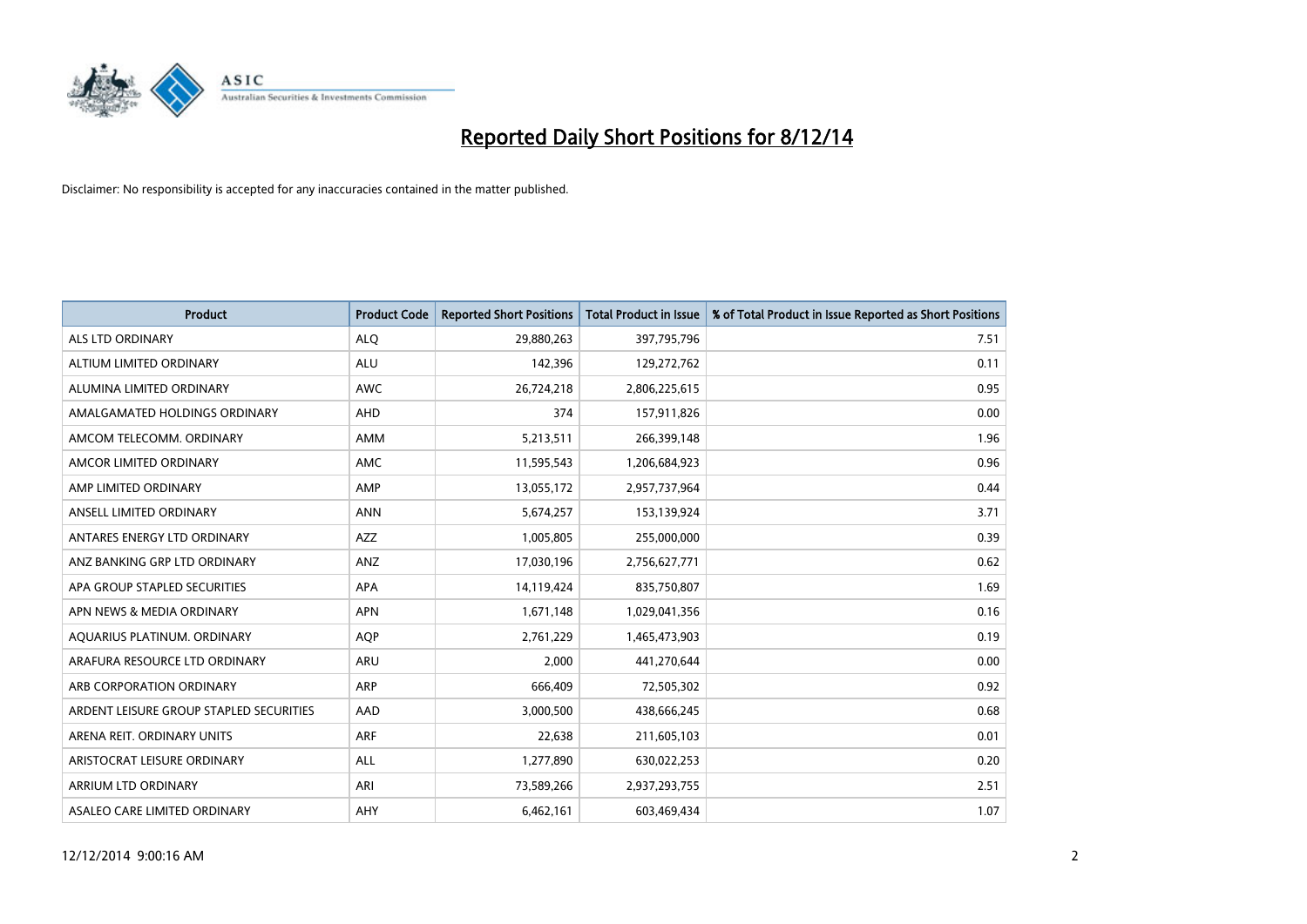

| <b>Product</b>                            | <b>Product Code</b> | <b>Reported Short Positions</b> | <b>Total Product in Issue</b> | % of Total Product in Issue Reported as Short Positions |
|-------------------------------------------|---------------------|---------------------------------|-------------------------------|---------------------------------------------------------|
| ASCIANO LIMITED ORDINARY                  | <b>AIO</b>          | 1,863,876                       | 975,385,664                   | 0.19                                                    |
| ASG GROUP LIMITED ORDINARY                | ASZ                 | 28,056                          | 206,720,839                   | 0.01                                                    |
| ASHLEY SERVICES GRP ORDINARY              | ASH                 | 222,411                         | 150,000,000                   | 0.15                                                    |
| ASPEN GROUP ORD/UNITS STAPLED             | <b>APZ</b>          | 130,267                         | 113,183,450                   | 0.12                                                    |
| ASPIRE MINING LTD ORDINARY                | <b>AKM</b>          | 1,000,001                       | 703,463,306                   | 0.14                                                    |
| ASTRO JAP PROP GROUP STAPLED US PROHIBIT. | AJA                 | 135,317                         | 67,197,388                    | 0.20                                                    |
| ASX LIMITED ORDINARY                      | ASX                 | 5,667,413                       | 193,595,162                   | 2.93                                                    |
| ATLAS IRON LIMITED ORDINARY               | <b>AGO</b>          | 102,572,399                     | 919,475,619                   | 11.16                                                   |
| ATRUM COAL NL ORDINARY                    | <b>ATU</b>          | 71,409                          | 170,142,959                   | 0.04                                                    |
| AUCKLAND INTERNATION ORDINARY             | <b>AIA</b>          | 118,487                         | 1,190,484,097                 | 0.01                                                    |
| AURIZON HOLDINGS LTD ORDINARY             | AZJ                 | 3,207,755                       | 2,137,284,503                 | 0.15                                                    |
| AUSDRILL LIMITED ORDINARY                 | ASL                 | 22,093,021                      | 312,277,224                   | 7.07                                                    |
| AUSENCO LIMITED ORDINARY                  | AAX                 | 928,904                         | 168,449,799                   | 0.55                                                    |
| AUSNET SERVICES STAPLED SECURITIES        | <b>AST</b>          | 36,501,652                      | 3,425,244,162                 | 1.07                                                    |
| AUST INDUSTRIAL REIT UNIT                 | ANI                 | 157,633                         | 96,288,031                    | 0.16                                                    |
| AUSTAL LIMITED ORDINARY                   | ASB                 | 382,819                         | 346,772,567                   | 0.11                                                    |
| AUSTBROKERS HOLDINGS ORDINARY             | <b>AUB</b>          | 76,124                          | 61,712,763                    | 0.12                                                    |
| AUSTEX OIL LIMITED ORDINARY               | <b>AOK</b>          | 62,000                          | 558,571,402                   | 0.01                                                    |
| AUSTIN ENGINEERING ORDINARY               | ANG                 | 531,642                         | 84,274,004                    | 0.63                                                    |
| AUSTRALIAN AGRICULT. ORDINARY             | AAC                 | 6,975,478                       | 532,474,721                   | 1.31                                                    |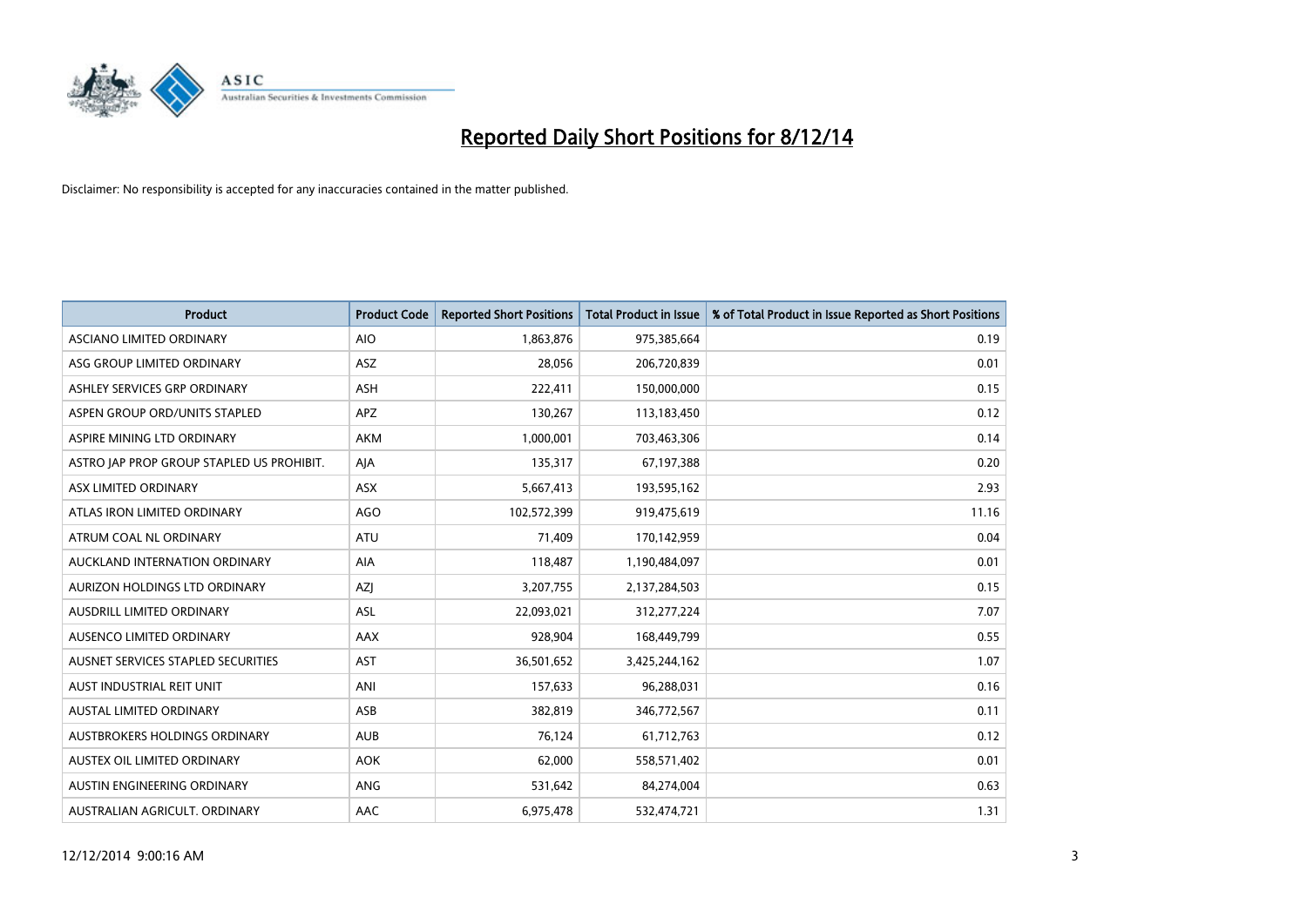

| <b>Product</b>                      | <b>Product Code</b> | <b>Reported Short Positions</b> | <b>Total Product in Issue</b> | % of Total Product in Issue Reported as Short Positions |
|-------------------------------------|---------------------|---------------------------------|-------------------------------|---------------------------------------------------------|
| AUSTRALIAN PHARM, ORDINARY          | API                 | 11,120,283                      | 488,115,883                   | 2.28                                                    |
| AUTOMOTIVE HOLDINGS ORDINARY        | AHE                 | 3,501,557                       | 306,437,941                   | 1.14                                                    |
| AVANCO RESOURCES LTD ORDINARY       | AVB                 | 3,263,736                       | 1,661,675,855                 | 0.20                                                    |
| AVEO GROUP STAPLED SECURITIES       | AOG                 | 3,671,203                       | 499,536,460                   | 0.73                                                    |
| AWE LIMITED ORDINARY                | <b>AWE</b>          | 6,138,078                       | 525,861,050                   | 1.17                                                    |
| <b>AZONTO PET LTD ORDINARY</b>      | <b>APY</b>          | $\mathbf{1}$                    | 1,159,375,100                 | 0.00                                                    |
| AZUMAH RESOURCES ORDINARY           | <b>AZM</b>          | $\mathbf{1}$                    | 389,316,919                   | 0.00                                                    |
| BANDANNA ENERGY ORDINARY            | <b>BND</b>          | 17,540,654                      | 528,481,199                   | 3.32                                                    |
| BANK OF QUEENSLAND. ORDINARY        | <b>BOQ</b>          | 1,877,257                       | 366,982,047                   | 0.51                                                    |
| <b>BANNERMAN RESOURCES ORDINARY</b> | <b>BMN</b>          | 65,700                          | 335,261,507                   | 0.02                                                    |
| <b>BASE RES LIMITED ORDINARY</b>    | <b>BSE</b>          | 5,501,878                       | 563,902,771                   | 0.98                                                    |
| <b>BATHURST RES LTD. ORDINARY</b>   | <b>BRL</b>          | 303,448                         | 947,828,434                   | 0.03                                                    |
| <b>BC IRON LIMITED ORDINARY</b>     | <b>BCI</b>          | 16,385,273                      | 196,196,992                   | 8.35                                                    |
| BEACH ENERGY LIMITED ORDINARY       | <b>BPT</b>          | 13,343,748                      | 1,297,496,886                 | 1.03                                                    |
| BEADELL RESOURCE LTD ORDINARY       | <b>BDR</b>          | 54,366,249                      | 798,657,280                   | 6.81                                                    |
| BEGA CHEESE LTD ORDINARY            | <b>BGA</b>          | 2,751,157                       | 152,602,945                   | 1.80                                                    |
| BENDIGO AND ADELAIDE ORDINARY       | <b>BEN</b>          | 17,363,481                      | 450,927,758                   | 3.85                                                    |
| BERKELEY RESOURCES ORDINARY         | <b>BKY</b>          | 109,400                         | 180,361,323                   | 0.06                                                    |
| BETASHARESCASHETF ETF UNITS         | AAA                 | 700                             | 12,958,172                    | 0.01                                                    |
| BHP BILLITON LIMITED ORDINARY       | <b>BHP</b>          | 10,759,687                      | 3,211,691,105                 | 0.34                                                    |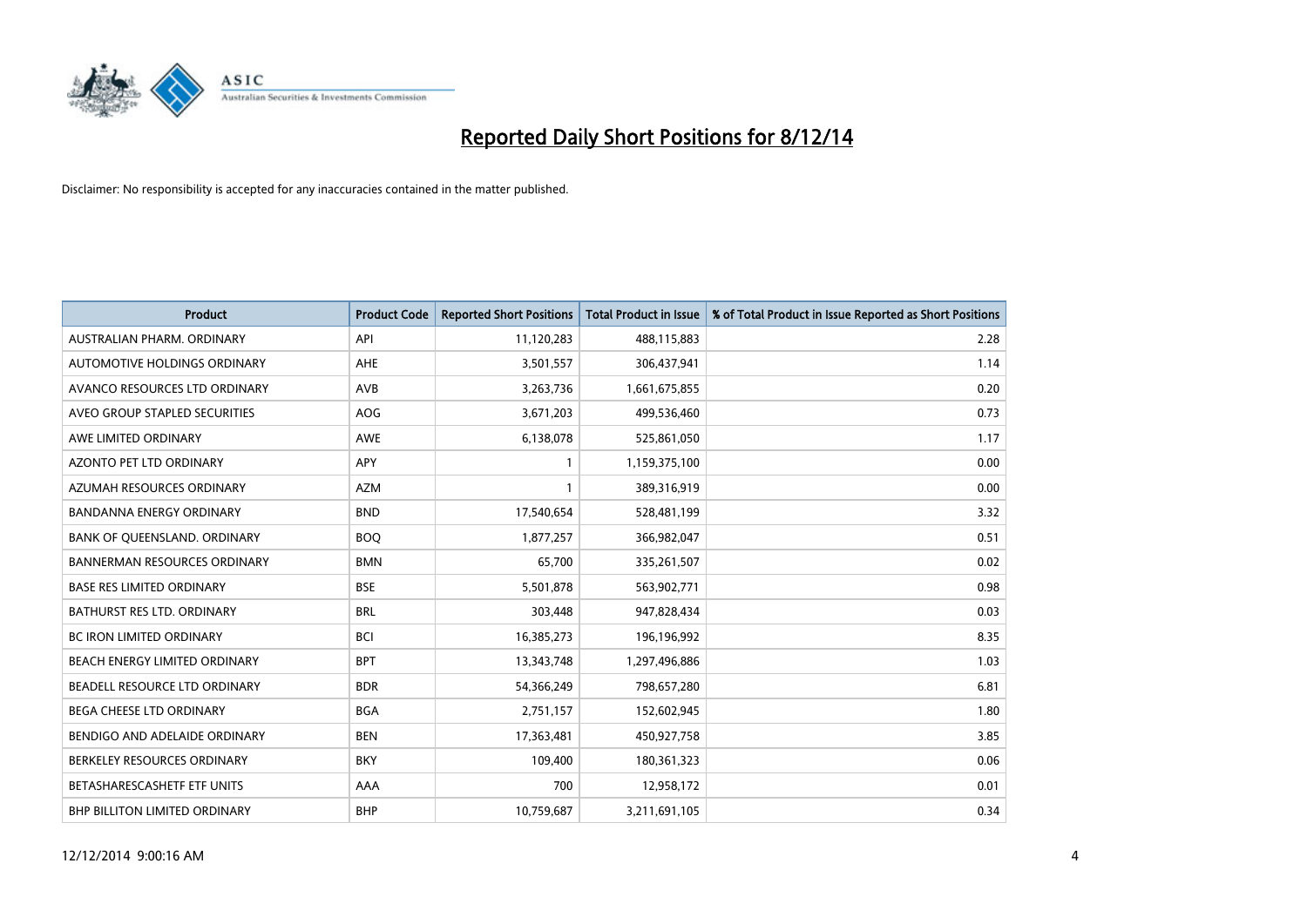

| <b>Product</b>                                | <b>Product Code</b> | <b>Reported Short Positions</b> | <b>Total Product in Issue</b> | % of Total Product in Issue Reported as Short Positions |
|-----------------------------------------------|---------------------|---------------------------------|-------------------------------|---------------------------------------------------------|
| <b>BIGAIR GROUP LIMITED ORDINARY</b>          | <b>BGL</b>          | 89,299                          | 172,872,340                   | 0.05                                                    |
| <b>BILLABONG ORDINARY</b>                     | <b>BBG</b>          | 11,648,779                      | 990,370,034                   | 1.18                                                    |
| <b>BLACKHAM RESOURCES ORDINARY</b>            | <b>BLK</b>          | 905,139                         | 143,614,941                   | 0.63                                                    |
| <b>BLACKMORES LIMITED ORDINARY</b>            | <b>BKL</b>          | 12,118                          | 17,224,199                    | 0.07                                                    |
| <b>BLACKTHORN RESOURCES ORD US PROHIBITED</b> | <b>BTR</b>          | 11,369                          | 164,285,950                   | 0.01                                                    |
| <b>BLUESCOPE STEEL LTD ORDINARY</b>           | <b>BSL</b>          | 8,044,814                       | 559,227,871                   | 1.44                                                    |
| <b>BMG RESOURCES LTD ORDINARY</b>             | <b>BMG</b>          | 784,447                         | 62,922,774                    | 1.25                                                    |
| <b>BOART LONGYEAR ORDINARY</b>                | <b>BLY</b>          | 21,882,688                      | 502,488,790                   | 4.35                                                    |
| <b>BORAL LIMITED, ORDINARY</b>                | <b>BLD</b>          | 14,918,722                      | 782,736,249                   | 1.91                                                    |
| <b>BRADKEN LIMITED ORDINARY</b>               | <b>BKN</b>          | 5,460,558                       | 171,027,249                   | 3.19                                                    |
| <b>BRAMBLES LIMITED ORDINARY</b>              | <b>BXB</b>          | 8,450,890                       | 1,566,095,712                 | 0.54                                                    |
| BREVILLE GROUP LTD ORDINARY                   | <b>BRG</b>          | 3,638,979                       | 130,095,322                   | 2.80                                                    |
| <b>BRICKWORKS LIMITED ORDINARY</b>            | <b>BKW</b>          | 42,191                          | 148,403,478                   | 0.03                                                    |
| <b>BURSON GROUP LTD ORDINARY</b>              | <b>BAP</b>          | 1,334,230                       | 163,585,666                   | 0.82                                                    |
| <b>BURU ENERGY ORDINARY</b>                   | <b>BRU</b>          | 16,297,738                      | 339,997,078                   | 4.79                                                    |
| <b>BWP TRUST ORDINARY UNITS</b>               | <b>BWP</b>          | 11,353,186                      | 639,724,826                   | 1.77                                                    |
| CABCHARGE AUSTRALIA ORDINARY                  | CAB                 | 8,599,125                       | 120,430,683                   | 7.14                                                    |
| CADENCE CAPITAL ORDINARY                      | <b>CDM</b>          | 148,501                         | 199,900,428                   | 0.07                                                    |
| CALTEX AUSTRALIA ORDINARY                     | <b>CTX</b>          | 1,253,058                       | 270,000,000                   | 0.46                                                    |
| CAPE LAMBERT RES LTD ORDINARY                 | <b>CFE</b>          | 280,137                         | 626,686,586                   | 0.04                                                    |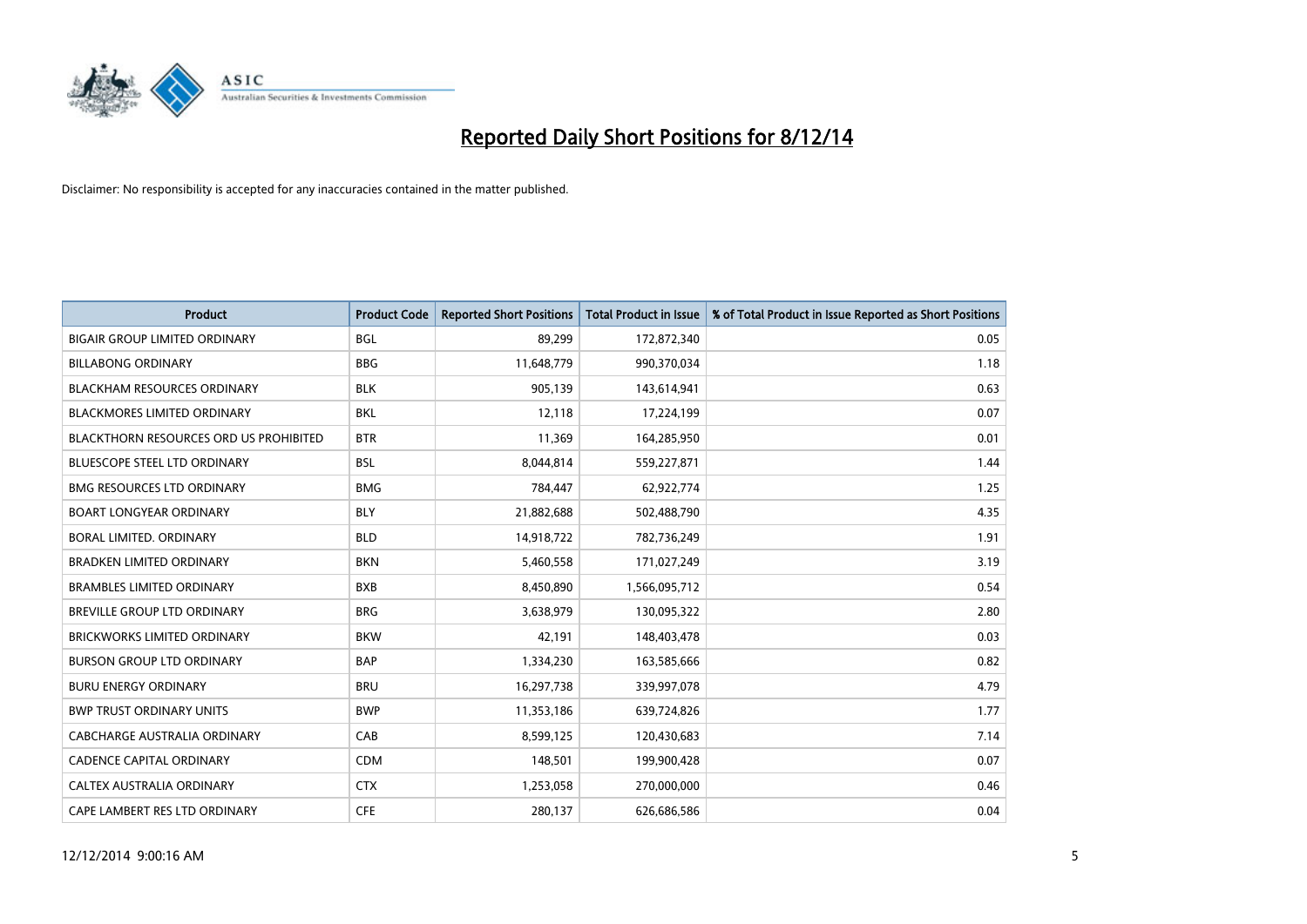

| <b>Product</b>                          | <b>Product Code</b> | <b>Reported Short Positions</b> | <b>Total Product in Issue</b> | % of Total Product in Issue Reported as Short Positions |
|-----------------------------------------|---------------------|---------------------------------|-------------------------------|---------------------------------------------------------|
| CAPITOL HEALTH ORDINARY                 | CAJ                 | 471,278                         | 431,517,271                   | 0.11                                                    |
| <b>CARBINE RESOURCES ORDINARY</b>       | <b>CRB</b>          | 39,000                          | 140,017,394                   | 0.03                                                    |
| <b>CARDNO LIMITED ORDINARY</b>          | <b>CDD</b>          | 13,092,518                      | 164,362,901                   | 7.97                                                    |
| CARNARVON PETROLEUM ORDINARY            | <b>CVN</b>          | 2,530,792                       | 987,288,369                   | 0.26                                                    |
| CARSALES.COM LTD ORDINARY               | <b>CRZ</b>          | 15,155,214                      | 238,949,885                   | 6.34                                                    |
| <b>CASH CONVERTERS ORDINARY</b>         | <b>CCV</b>          | 6,670,818                       | 431,476,525                   | 1.55                                                    |
| CEDAR WOODS PROP. ORDINARY              | <b>CWP</b>          | 193,812                         | 78,336,371                    | 0.25                                                    |
| CENTRAL PETROLEUM ORDINARY              | <b>CTP</b>          | 233,598                         | 368,718,957                   | 0.06                                                    |
| CFS RETAIL TRUST GRP STAPLED SECURITIES | <b>CFX</b>          | 661,864                         | 3,050,355,727                 | 0.02                                                    |
| <b>CHALLENGER LIMITED ORDINARY</b>      | <b>CGF</b>          | 372,589                         | 569,725,821                   | 0.07                                                    |
| CHANDLER MACLEOD LTD ORDINARY           | <b>CMG</b>          | 662,195                         | 547,985,086                   | 0.12                                                    |
| CHARTER HALL GROUP STAPLED US PROHIBIT. | <b>CHC</b>          | 685,654                         | 355,051,540                   | 0.19                                                    |
| <b>CHARTER HALL RETAIL UNITS</b>        | <b>CQR</b>          | 15,000,570                      | 372,893,153                   | 4.02                                                    |
| <b>CHORUS LIMITED ORDINARY</b>          | <b>CNU</b>          | 147,687                         | 396,369,767                   | 0.04                                                    |
| CLEARVIEW WEALTH LTD ORDINARY           | <b>CVW</b>          | 10,001                          | 581,111,182                   | 0.00                                                    |
| CLINUVEL PHARMACEUT. ORDINARY           | <b>CUV</b>          | 50,794                          | 42,466,435                    | 0.12                                                    |
| COAL OF AFRICA LTD ORDINARY             | <b>CZA</b>          | 426                             | 1,299,368,613                 | 0.00                                                    |
| COALSPUR MINES LTD ORDINARY             | <b>CPL</b>          | 437,573                         | 641,544,455                   | 0.07                                                    |
| COCA-COLA AMATIL ORDINARY               | <b>CCL</b>          | 27,865,344                      | 763,590,249                   | 3.65                                                    |
| <b>COCHLEAR LIMITED ORDINARY</b>        | <b>COH</b>          | 5,742,544                       | 57,081,775                    | 10.06                                                   |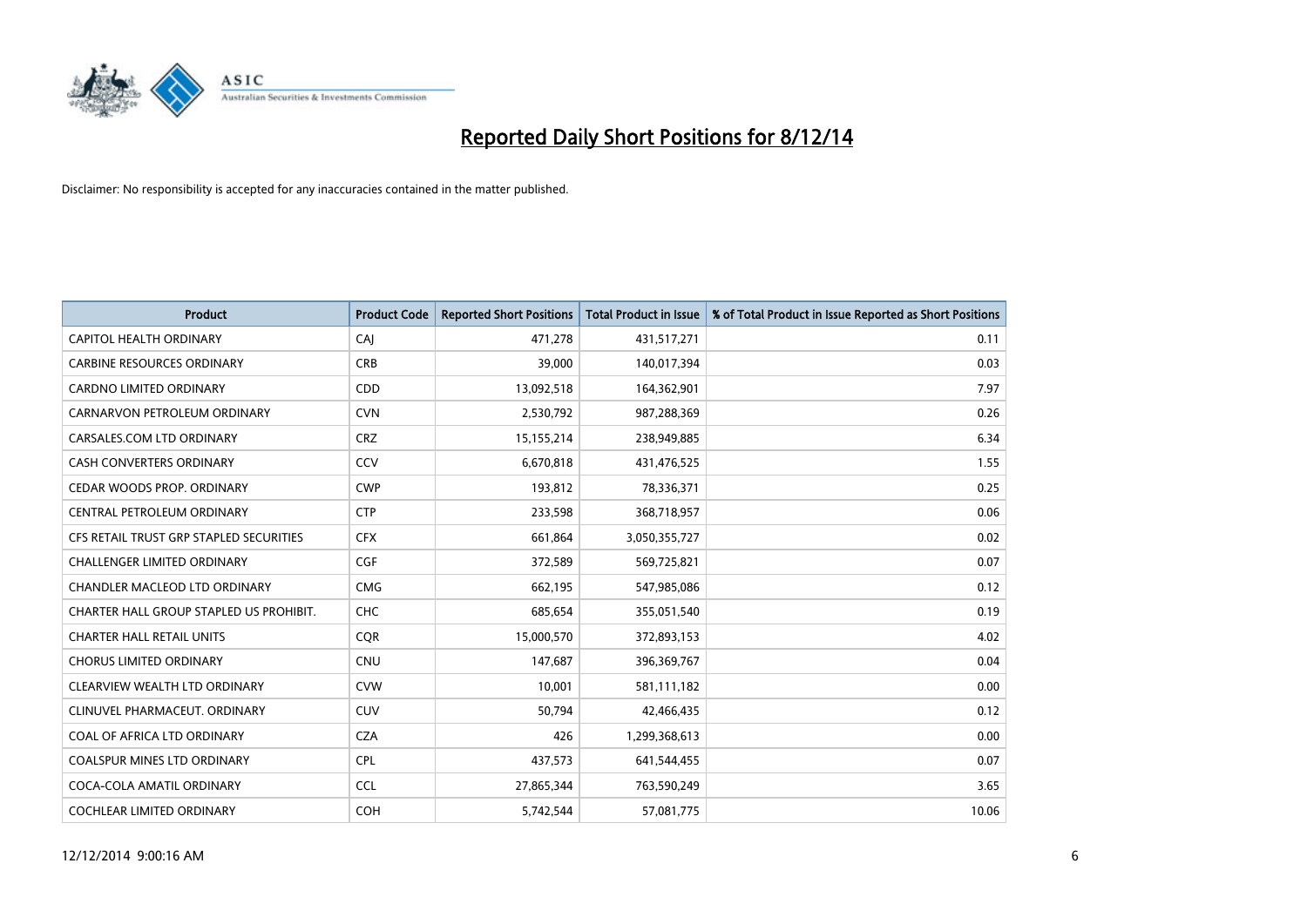

| <b>Product</b>                          | <b>Product Code</b> | <b>Reported Short Positions</b> | <b>Total Product in Issue</b> | % of Total Product in Issue Reported as Short Positions |
|-----------------------------------------|---------------------|---------------------------------|-------------------------------|---------------------------------------------------------|
| <b>COCKATOO COAL ORDINARY</b>           | <b>COK</b>          | 167,987                         | 4,560,196,928                 | 0.00                                                    |
| CODAN LIMITED ORDINARY                  | <b>CDA</b>          | 166,127                         | 176,969,924                   | 0.09                                                    |
| <b>COFFEY INTERNATIONAL ORDINARY</b>    | <b>COF</b>          | 6,077                           | 255,833,165                   | 0.00                                                    |
| <b>COKAL LTD ORDINARY</b>               | <b>CKA</b>          | 6,820                           | 471,487,926                   | 0.00                                                    |
| <b>COLLECTION HOUSE ORDINARY</b>        | <b>CLH</b>          | 3,470,617                       | 130,443,227                   | 2.66                                                    |
| <b>COLLINS FOODS LTD ORDINARY</b>       | <b>CKF</b>          | 100,000                         | 93,000,003                    | 0.11                                                    |
| COMMONWEALTH BANK, ORDINARY             | <b>CBA</b>          | 19,951,199                      | 1,621,319,194                 | 1.23                                                    |
| <b>COMPASS RESOURCES ORDINARY</b>       | <b>CMR</b>          | 7,472                           | 1,403,744,100                 | 0.00                                                    |
| <b>COMPUTERSHARE LTD ORDINARY</b>       | <b>CPU</b>          | 6,226,185                       | 556,203,079                   | 1.12                                                    |
| <b>COOPER ENERGY LTD ORDINARY</b>       | <b>COE</b>          | 98,886                          | 329,235,509                   | 0.03                                                    |
| <b>CORP TRAVEL LIMITED ORDINARY</b>     | <b>CTD</b>          | 366,652                         | 90,517,621                    | 0.41                                                    |
| CORP TRAVEL LIMITED RIGHTS 15-DEC-14    | <b>CTDRA</b>        | 694                             | 5,172,435                     | 0.01                                                    |
| <b>COVER-MORE GRP LTD ORDINARY</b>      | <b>CVO</b>          | 5,191,903                       | 317,750,000                   | 1.63                                                    |
| <b>CREDIT CORP GROUP ORDINARY</b>       | <b>CCP</b>          | 486,446                         | 46,296,407                    | 1.05                                                    |
| <b>CROMWELL PROP STAPLED SECURITIES</b> | <b>CMW</b>          | 8,061,442                       | 1,735,299,783                 | 0.46                                                    |
| <b>CROWE HORWATH AUS ORDINARY</b>       | <b>CRH</b>          | 4,665,598                       | 273,005,429                   | 1.71                                                    |
| CROWN RESORTS LTD ORDINARY              | <b>CWN</b>          | 12,594,725                      | 728,394,185                   | 1.73                                                    |
| <b>CSG LIMITED ORDINARY</b>             | CSV                 | 447,808                         | 279,648,511                   | 0.16                                                    |
| <b>CSL LIMITED ORDINARY</b>             | <b>CSL</b>          | 1,979,994                       | 474,756,160                   | 0.42                                                    |
| <b>CSR LIMITED ORDINARY</b>             | <b>CSR</b>          | 12,350,535                      | 506,000,315                   | 2.44                                                    |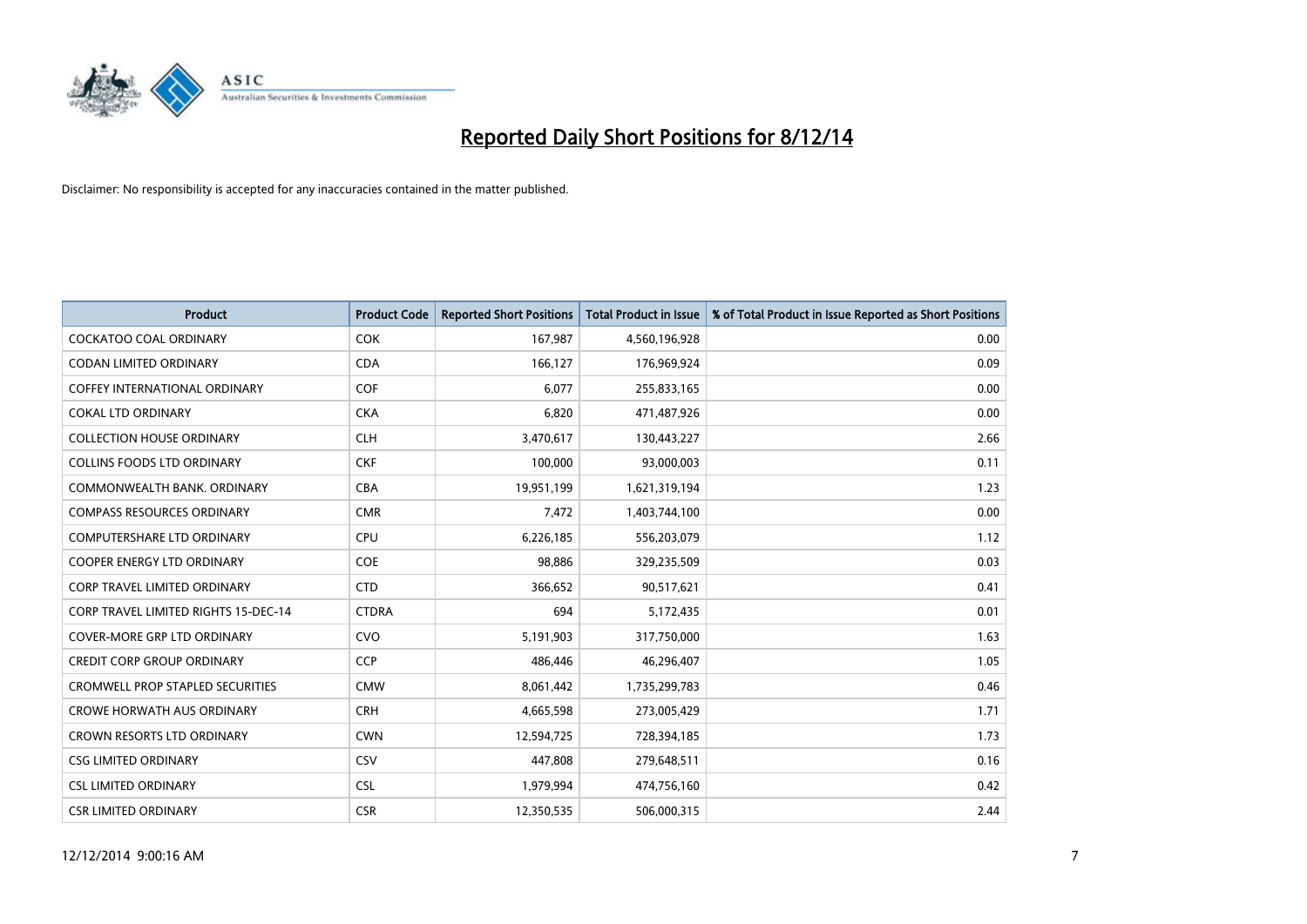

| <b>Product</b>                       | <b>Product Code</b> | <b>Reported Short Positions</b> | <b>Total Product in Issue</b> | % of Total Product in Issue Reported as Short Positions |
|--------------------------------------|---------------------|---------------------------------|-------------------------------|---------------------------------------------------------|
| <b>CUDECO LIMITED ORDINARY</b>       | CDU                 | 9,962,577                       | 235,425,143                   | 4.23                                                    |
| DATA#3 LIMITED ORDINARY              | <b>DTL</b>          | 28,759                          | 153,974,950                   | 0.02                                                    |
| <b>DECMIL GROUP LIMITED ORDINARY</b> | <b>DCG</b>          | 1,054,827                       | 168,657,794                   | 0.63                                                    |
| DEEP YELLOW LIMITED ORDINARY         | <b>DYL</b>          | 1,002                           | 1,891,494,412                 | 0.00                                                    |
| DEVINE LIMITED ORDINARY              | <b>DVN</b>          | 2,000                           | 158,730,556                   | 0.00                                                    |
| DEXUS PROPERTY GROUP STAPLED UNITS   | <b>DXS</b>          | 1,782,240                       | 905,531,797                   | 0.20                                                    |
| DICK SMITH HLDGS ORDINARY            | <b>DSH</b>          | 17,364,209                      | 236,511,364                   | 7.34                                                    |
| DISCOVERY METALS LTD ORDINARY        | <b>DML</b>          | 575,184                         | 644,039,581                   | 0.09                                                    |
| DOMINO PIZZA ENTERPR ORDINARY        | <b>DMP</b>          | 1,444,289                       | 86,160,773                    | 1.68                                                    |
| DONACO INTERNATIONAL ORDINARY        | <b>DNA</b>          | 7,472,511                       | 461,434,022                   | 1.62                                                    |
| DORAY MINERALS LTD ORDINARY          | <b>DRM</b>          | 145,570                         | 165,834,256                   | 0.09                                                    |
| DOWNER EDI LIMITED ORDINARY          | <b>DOW</b>          | 26,178,850                      | 435,399,975                   | 6.01                                                    |
| DRILLSEARCH ENERGY ORDINARY          | <b>DLS</b>          | 17,920,577                      | 461,101,450                   | 3.89                                                    |
| DUET GROUP STAPLED US PROHIBIT.      | <b>DUE</b>          | 18,686,602                      | 1,440,795,515                 | 1.30                                                    |
| DULUXGROUP LIMITED ORDINARY          | <b>DLX</b>          | 5,072,887                       | 383,503,942                   | 1.32                                                    |
| ECHO ENTERTAINMENT ORDINARY          | <b>EGP</b>          | 8,827,072                       | 825,672,730                   | 1.07                                                    |
| ELDERS LIMITED ORDINARY              | <b>ELD</b>          | 14,462,162                      | 837,232,507                   | 1.73                                                    |
| ELEMENTAL MINERALS ORDINARY          | ELM                 | 94,536                          | 381,850,877                   | 0.02                                                    |
| <b>EMECO HOLDINGS ORDINARY</b>       | <b>EHL</b>          | 9,686,160                       | 599,675,707                   | 1.62                                                    |
| ENERGY RESOURCES ORDINARY 'A'        | ERA                 | 11,972,564                      | 517,725,062                   | 2.31                                                    |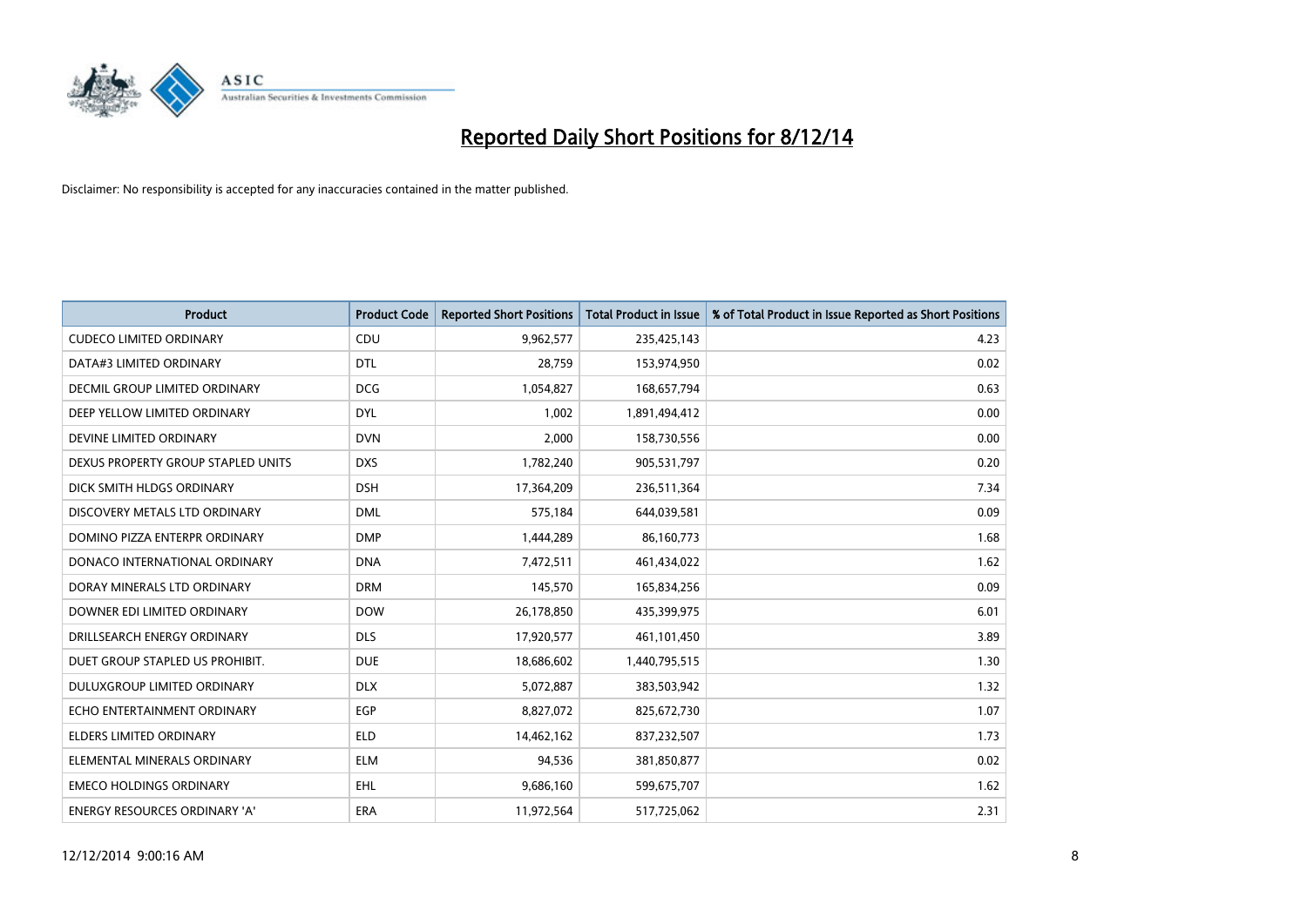

| <b>Product</b>                         | <b>Product Code</b> | <b>Reported Short Positions</b> | <b>Total Product in Issue</b> | % of Total Product in Issue Reported as Short Positions |
|----------------------------------------|---------------------|---------------------------------|-------------------------------|---------------------------------------------------------|
| <b>ENERGY WORLD CORPOR, ORDINARY</b>   | <b>EWC</b>          | 46,872,629                      | 1,734,166,672                 | 2.70                                                    |
| EQUATORIAL RES LTD ORDINARY            | EQX                 | 33                              | 124,445,353                   | 0.00                                                    |
| EQUITY TRUSTEES ORDINARY               | EQT                 | 29,744                          | 19,269,445                    | 0.15                                                    |
| ERM POWER LIMITED ORDINARY             | EPW                 | 1,111,547                       | 241,477,698                   | 0.46                                                    |
| ESTIA HEALTH LTD ORDINARY              | <b>EHE</b>          | 609,777                         | 180,885,580                   | 0.34                                                    |
| EVOLUTION MINING LTD ORDINARY          | <b>EVN</b>          | 51,594,709                      | 714,921,647                   | 7.22                                                    |
| EVOLVE EDUCATION GRP ORDINARY          | <b>EVO</b>          | 200,000                         | 132,317,278                   | 0.15                                                    |
| FAIRFAX MEDIA LTD ORDINARY             | <b>FXJ</b>          | 57,761,807                      | 2,351,955,725                 | 2.46                                                    |
| <b>FANTASTIC HOLDINGS ORDINARY</b>     | <b>FAN</b>          | 14,650                          | 103,257,398                   | 0.01                                                    |
| FAR LTD ORDINARY                       | <b>FAR</b>          | 16,512,773                      | 3,126,808,427                 | 0.53                                                    |
| FEDERATION CNTRES ORD/UNIT STAPLED SEC | <b>FDC</b>          | 635,440                         | 1,427,641,565                 | 0.04                                                    |
| FINBAR GROUP LIMITED ORDINARY          | <b>FRI</b>          | 4,848                           | 228,720,815                   | 0.00                                                    |
| FISHER & PAYKEL H. ORDINARY            | <b>FPH</b>          | 23,315                          | 556,680,004                   | 0.00                                                    |
| FLEETWOOD CORP ORDINARY                | <b>FWD</b>          | 1,657,588                       | 60,679,412                    | 2.73                                                    |
| FLETCHER BUILDING ORDINARY             | <b>FBU</b>          | 2,485,567                       | 687,854,788                   | 0.36                                                    |
| FLEXIGROUP LIMITED ORDINARY            | <b>FXL</b>          | 9,031,123                       | 304,096,060                   | 2.97                                                    |
| FLIGHT CENTRE TRAVEL ORDINARY          | <b>FLT</b>          | 7,195,637                       | 100,718,401                   | 7.14                                                    |
| FLINDERS MINES LTD ORDINARY            | <b>FMS</b>          | 65,000                          | 2,714,328,936                 | 0.00                                                    |
| <b>FOCUS MINERALS LTD ORDINARY</b>     | <b>FML</b>          | 12,565,650                      | 9,137,375,877                 | 0.14                                                    |
| <b>FOLKESTONE EDU TRUST UNITS</b>      | <b>FET</b>          | 1,975,169                       | 205,992,922                   | 0.96                                                    |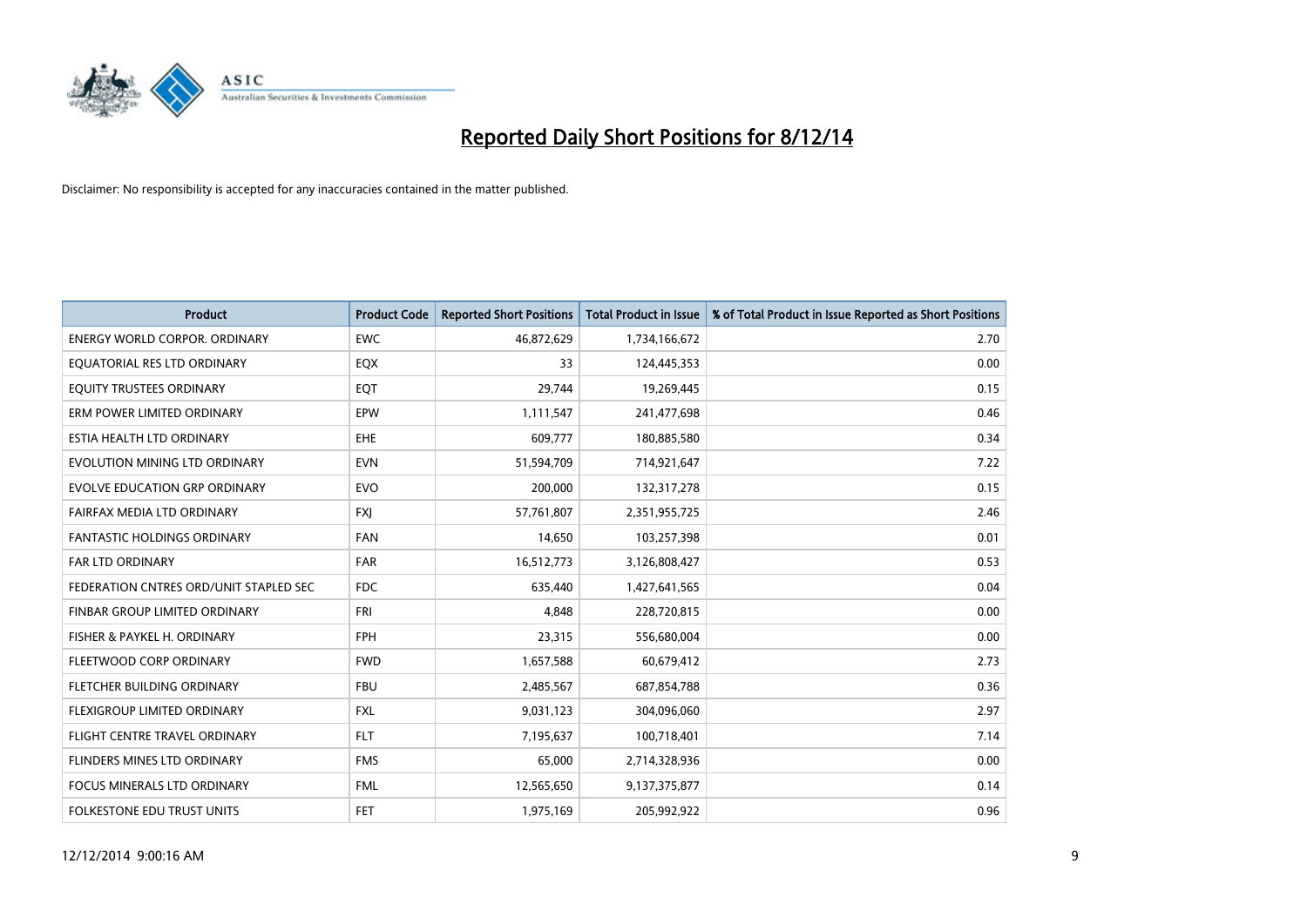

| <b>Product</b>                             | <b>Product Code</b> | <b>Reported Short Positions</b> | <b>Total Product in Issue</b> | % of Total Product in Issue Reported as Short Positions |
|--------------------------------------------|---------------------|---------------------------------|-------------------------------|---------------------------------------------------------|
| FONTERRA SHARE FUND ORDINARY UNITS         | <b>FSF</b>          | 109,403                         | 121,486,490                   | 0.09                                                    |
| FORTESCUE METALS GRP ORDINARY              | <b>FMG</b>          | 286,702,478                     | 3,113,798,151                 | 9.21                                                    |
| FREEDOM FOOD LTD ORDINARY                  | <b>FNP</b>          | 58,219                          | 152,689,663                   | 0.04                                                    |
| FUNTASTIC LIMITED ORDINARY                 | <b>FUN</b>          | 370,000                         | 669,869,723                   | 0.06                                                    |
| <b>G.U.D. HOLDINGS ORDINARY</b>            | GUD                 | 2,751,363                       | 70,939,492                    | 3.88                                                    |
| <b>G8 EDUCATION LIMITED ORDINARY</b>       | <b>GEM</b>          | 11,209,622                      | 353,691,630                   | 3.17                                                    |
| <b>GALAXY RESOURCES ORDINARY</b>           | <b>GXY</b>          | 1,436,403                       | 1,064,533,669                 | 0.13                                                    |
| <b>GBST HOLDINGS ORDINARY</b>              | <b>GBT</b>          | 10,381                          | 66,561,725                    | 0.02                                                    |
| <b>GDI PROPERTY GRP STAPLED SECURITIES</b> | GDI                 | 425,581                         | 567,575,025                   | 0.07                                                    |
| <b>GENESIS ENERGY LTD ORDINARY</b>         | <b>GNE</b>          | 1,000                           | 1,000,000,000                 | 0.00                                                    |
| <b>GENETIC TECHNOLOGIES ORDINARY</b>       | <b>GTG</b>          | 1,828,890                       | 778,689,862                   | 0.23                                                    |
| <b>GENTRACK GROUP LTD ORDINARY</b>         | <b>GTK</b>          | 3,000                           | 72,699,510                    | 0.00                                                    |
| <b>GENWORTH MORTGAGE ORDINARY</b>          | <b>GMA</b>          | 10,181,470                      | 650,000,000                   | 1.57                                                    |
| <b>GEODYNAMICS LIMITED ORDINARY</b>        | GDY                 | 819                             | 435,880,130                   | 0.00                                                    |
| <b>GINDALBIE METALS LTD ORDINARY</b>       | <b>GBG</b>          | 34,546,872                      | 1,495,306,811                 | 2.31                                                    |
| <b>GOLD ROAD RES LTD ORDINARY</b>          | GOR                 | 2,340,012                       | 593,456,822                   | 0.39                                                    |
| <b>GOODMAN FIELDER. ORDINARY</b>           | GFF                 | 5,362,445                       | 1,955,559,207                 | 0.27                                                    |
| <b>GOODMAN GROUP STAPLED</b>               | <b>GMG</b>          | 11,384,044                      | 1,745,460,061                 | 0.65                                                    |
| <b>GPT GROUP STAPLED SEC.</b>              | GPT                 | 4,013,279                       | 1,685,460,955                 | 0.24                                                    |
| <b>GRAINCORP LIMITED A CLASS ORDINARY</b>  | <b>GNC</b>          | 14,705,816                      | 228,855,628                   | 6.43                                                    |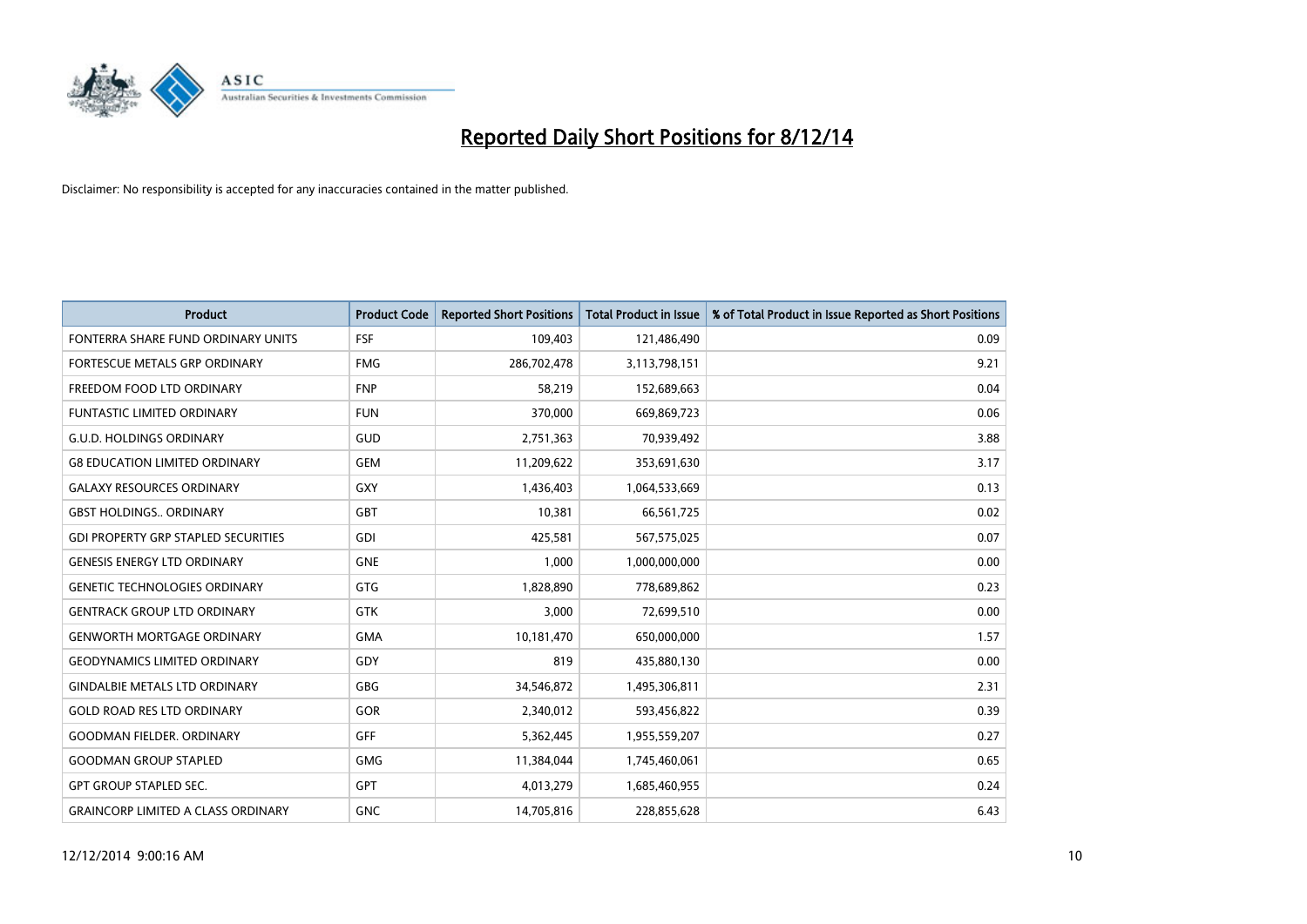

| <b>Product</b>                                    | <b>Product Code</b> | <b>Reported Short Positions</b> | <b>Total Product in Issue</b> | % of Total Product in Issue Reported as Short Positions |
|---------------------------------------------------|---------------------|---------------------------------|-------------------------------|---------------------------------------------------------|
| <b>GRANGE RESOURCES, ORDINARY</b>                 | GRR                 | 8,678,361                       | 1,157,097,869                 | 0.75                                                    |
| <b>GREENCROSS LIMITED ORDINARY</b>                | GXL                 | 2,729,248                       | 111,447,503                   | 2.45                                                    |
| <b>GREENLAND MIN EN LTD ORDINARY</b>              | GGG                 | 577,518                         | 669,389,552                   | 0.09                                                    |
| GREENLAND MIN EN LTD RIGHTS 26-JUN-14             | GGGR                | 3,842                           | 88,685,050                    | 0.00                                                    |
| <b>GROWTHPOINT PROPERTY ORD/UNIT STAPLED SEC.</b> | GOZ                 | 691,029                         | 554,602,697                   | 0.12                                                    |
| <b>GRYPHON MINERALS LTD ORDINARY</b>              | GRY                 | 2,238,489                       | 401,185,424                   | 0.56                                                    |
| <b>GUILDFORD COAL LTD ORDINARY</b>                | <b>GUF</b>          | 77,890                          | 917,612,681                   | 0.01                                                    |
| <b>GWA GROUP LTD ORDINARY</b>                     | GWA                 | 14,761,330                      | 306,533,770                   | 4.82                                                    |
| HANSEN TECHNOLOGIES ORDINARY                      | <b>HSN</b>          | 19,304                          | 163,214,381                   | 0.01                                                    |
| <b>HARVEY NORMAN ORDINARY</b>                     | <b>HVN</b>          | 42,712,157                      | 1,062,316,784                 | 4.02                                                    |
| <b>HARVEY NORMAN RIGHTS 08-DEC-14</b>             | <b>HVNR</b>         | 541,554                         | 48,287,127                    | 1.12                                                    |
| HEALTHSCOPE LIMITED. ORDINARY                     | <b>HSO</b>          | 13,786,759                      | 1,732,094,838                 | 0.80                                                    |
| <b>HENDERSON GROUP CDI 1:1</b>                    | <b>HGG</b>          | 4,633,758                       | 776,451,740                   | 0.60                                                    |
| HFA HOLDINGS LIMITED ORDINARY                     | <b>HFA</b>          | 3,809                           | 162,147,897                   | 0.00                                                    |
| <b>HIGHLANDS PACIFIC ORDINARY</b>                 | <b>HIG</b>          | 3,153                           | 918,694,336                   | 0.00                                                    |
| HILLGROVE RES LTD ORDINARY                        | <b>HGO</b>          | 135,707                         | 147,711,123                   | 0.09                                                    |
| <b>HILLS LTD ORDINARY</b>                         | <b>HIL</b>          | 1,408,836                       | 231,985,526                   | 0.61                                                    |
| HORIZON OIL LIMITED ORDINARY                      | <b>HZN</b>          | 36,326,027                      | 1,301,981,265                 | 2.79                                                    |
| <b>HOTEL PROPERTY STAPLED</b>                     | <b>HPI</b>          | 131,634                         | 146, 105, 439                 | 0.09                                                    |
| HUON AQUACULTURE GRP ORDINARY                     | <b>HUO</b>          | 905,261                         | 87,337,207                    | 1.04                                                    |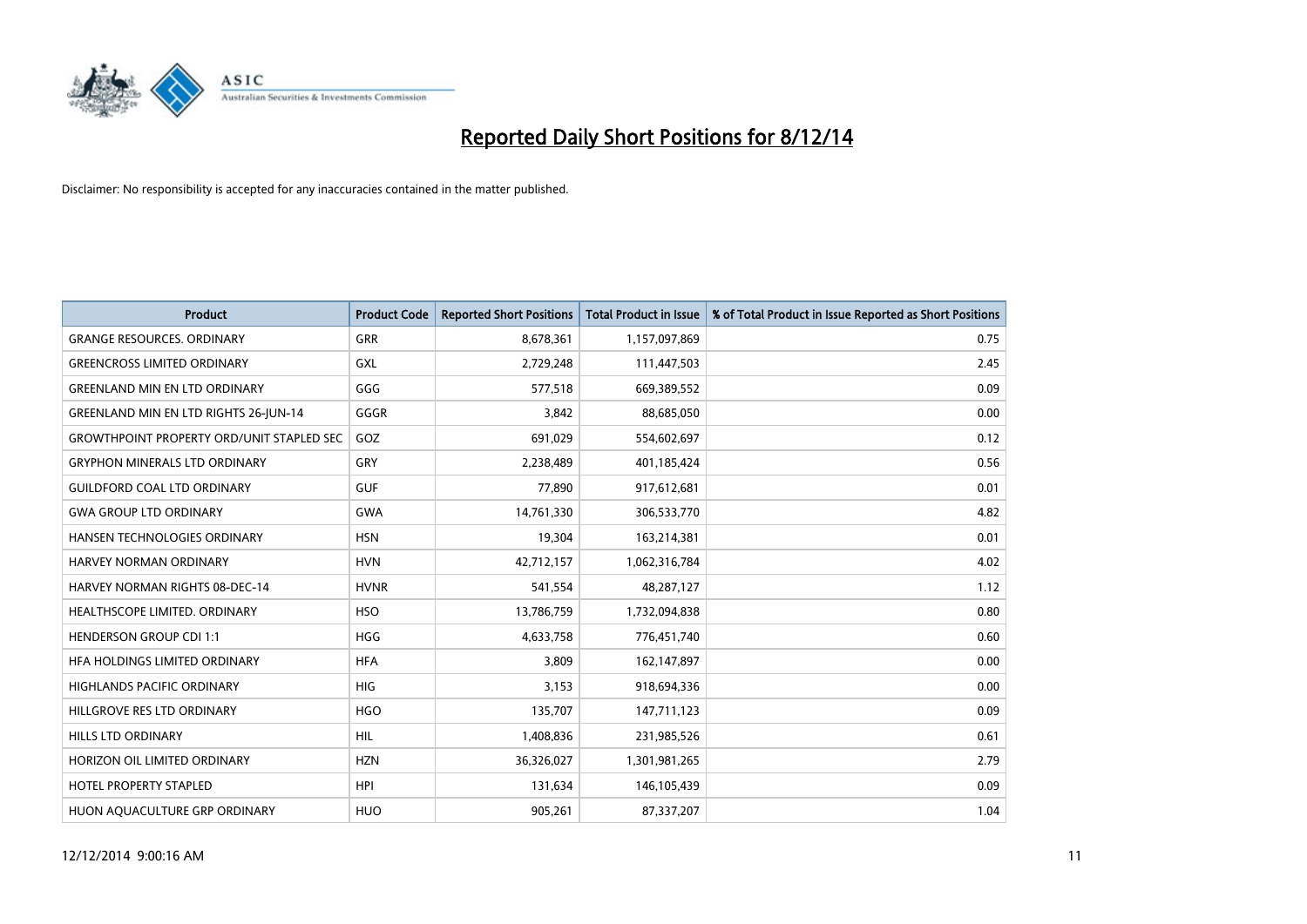

| <b>Product</b>                           | <b>Product Code</b> | <b>Reported Short Positions</b> | <b>Total Product in Issue</b> | % of Total Product in Issue Reported as Short Positions |
|------------------------------------------|---------------------|---------------------------------|-------------------------------|---------------------------------------------------------|
| <b>ICAR ASIA LTD ORDINARY</b>            | ICQ                 | 443,632                         | 212,288,846                   | 0.21                                                    |
| ICON ENERGY LIMITED ORDINARY             | <b>ICN</b>          | 100,000                         | 618,717,503                   | 0.02                                                    |
| <b>IINET LIMITED ORDINARY</b>            | <b>IIN</b>          | 4,437,526                       | 162,163,526                   | 2.74                                                    |
| ILUKA RESOURCES ORDINARY                 | ILU                 | 23,358,075                      | 418,700,517                   | 5.58                                                    |
| <b>IMDEX LIMITED ORDINARY</b>            | <b>IMD</b>          | 2,778,153                       | 216,203,136                   | 1.28                                                    |
| IMF BENTHAM LTD ORDINARY                 | <b>IMF</b>          | 4,689,857                       | 166,580,957                   | 2.82                                                    |
| <b>IMPEDIMED LIMITED ORDINARY</b>        | <b>IPD</b>          | 200,000                         | 238,715,467                   | 0.08                                                    |
| <b>INCITEC PIVOT ORDINARY</b>            | IPL                 | 32,832,191                      | 1,654,998,197                 | 1.98                                                    |
| INDEPENDENCE GROUP ORDINARY              | <b>IGO</b>          | 2,104,560                       | 234,256,573                   | 0.90                                                    |
| <b>INDOPHIL RESOURCES ORDINARY</b>       | <b>IRN</b>          | 6,922,153                       | 1,203,146,194                 | 0.58                                                    |
| <b>INDUSTRIA REIT STAPLED</b>            | <b>IDR</b>          | 378,990                         | 125,000,001                   | 0.30                                                    |
| <b>INFIGEN ENERGY STAPLED SECURITIES</b> | <b>IFN</b>          | 3,103,276                       | 767,887,581                   | 0.40                                                    |
| <b>INFOMEDIA LTD ORDINARY</b>            | <b>IFM</b>          | 937,124                         | 306,954,355                   | 0.31                                                    |
| <b>INGENIA GROUP STAPLED SECURITIES</b>  | <b>INA</b>          | 8,577,555                       | 878,851,910                   | 0.98                                                    |
| <b>INSURANCE AUSTRALIA ORDINARY</b>      | <b>IAG</b>          | 9,195,684                       | 2,341,618,048                 | 0.39                                                    |
| <b>INTREPID MINES DEF EX BTR</b>         | <b>IAUN</b>         | 12,278                          | 177,406,364                   | 0.01                                                    |
| <b>INTREPID MINES ORDINARY</b>           | <b>IAU</b>          | 4,652,781                       | 557,766,065                   | 0.83                                                    |
| INVESTA OFFICE FUND STAPLED SECURITIES   | <b>IOF</b>          | 744,818                         | 614,047,458                   | 0.12                                                    |
| <b>INVOCARE LIMITED ORDINARY</b>         | <b>IVC</b>          | 4,022,944                       | 110,030,298                   | 3.66                                                    |
| <b>IOOF HOLDINGS LTD ORDINARY</b>        | IFL                 | 13,982,910                      | 300,133,752                   | 4.66                                                    |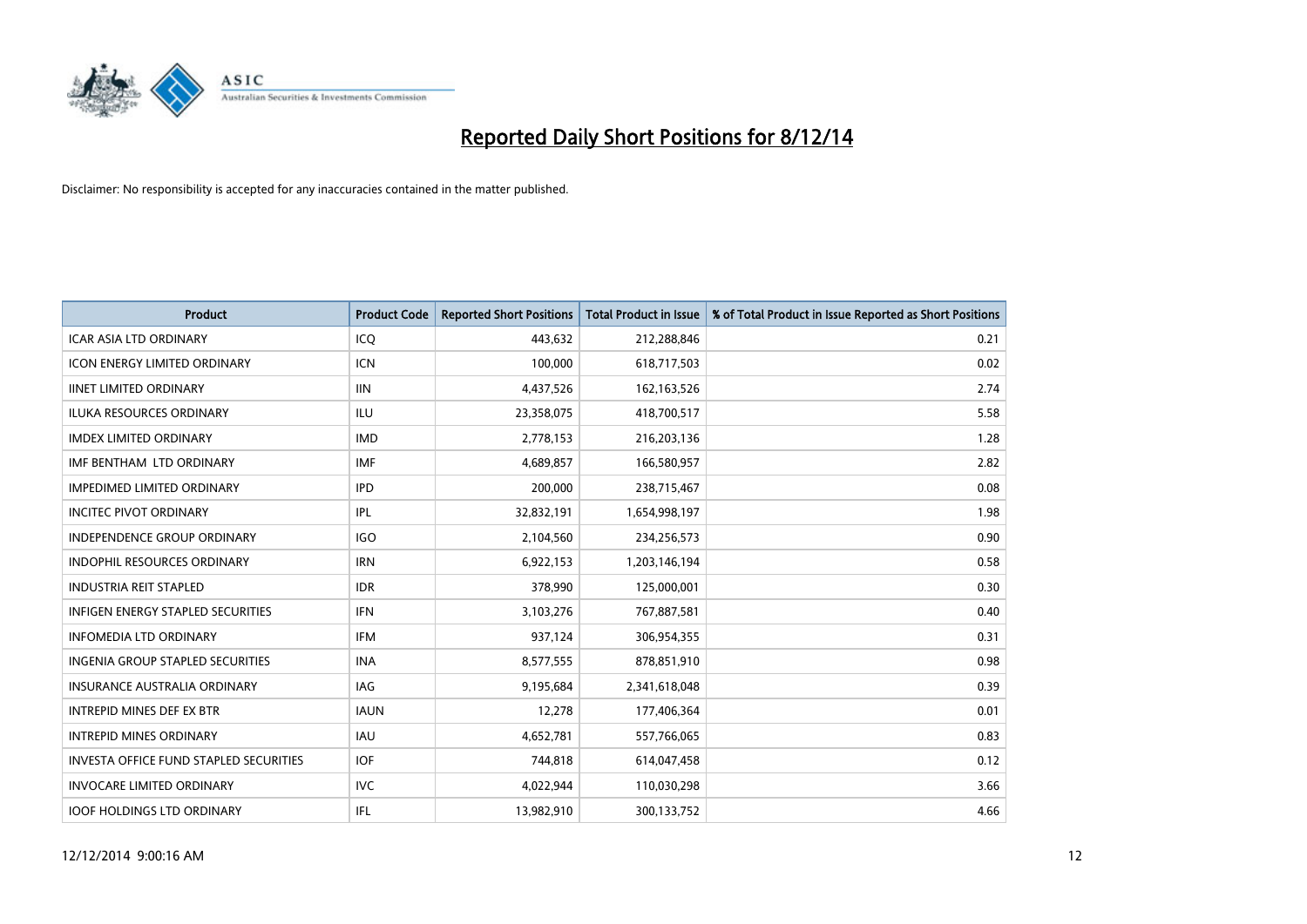

| <b>Product</b>                           | <b>Product Code</b> | <b>Reported Short Positions</b> | <b>Total Product in Issue</b> | % of Total Product in Issue Reported as Short Positions |
|------------------------------------------|---------------------|---------------------------------|-------------------------------|---------------------------------------------------------|
| <b>IPH LIMITED ORDINARY</b>              | <b>IPH</b>          | 548,406                         | 157,559,499                   | 0.35                                                    |
| <b>IPROPERTY GROUP LTD ORDINARY</b>      | <b>IPP</b>          | 1,940,945                       | 181,703,204                   | 1.07                                                    |
| <b>IRESS LIMITED ORDINARY</b>            | <b>IRE</b>          | 6,102,833                       | 159,097,319                   | 3.84                                                    |
| <b>ISELECT LTD ORDINARY</b>              | <b>ISU</b>          | 1,258,478                       | 261,489,894                   | 0.48                                                    |
| <b>ISENTIA GROUP LTD ORDINARY</b>        | <b>ISD</b>          | 384,102                         | 200,000,001                   | 0.19                                                    |
| <b>ISENTRIC LTD. ORDINARY</b>            | ICU                 | 74,064                          | 77,362,962                    | 0.10                                                    |
| ISHS CHINA ETF CDI 1:1                   | IZZ                 | 266,035                         | 128,250,000                   | 0.21                                                    |
| JAMES HARDIE INDUST CHESS DEPOSITARY INT | <b>IHX</b>          | 8,503,197                       | 444,941,946                   | 1.91                                                    |
| JAPARA HEALTHCARE LT ORDINARY            | <b>IHC</b>          | 12,576,012                      | 263,046,592                   | 4.78                                                    |
| <b>JB HI-FI LIMITED ORDINARY</b>         | <b>IBH</b>          | 12,697,217                      | 98,950,309                    | 12.83                                                   |
| KAROON GAS AUSTRALIA ORDINARY            | <b>KAR</b>          | 18,639,324                      | 250,085,718                   | 7.45                                                    |
| KATHMANDU HOLD LTD ORDINARY              | <b>KMD</b>          | 4,003,710                       | 201,318,944                   | 1.99                                                    |
| <b>KBL MINING LIMITED ORDINARY</b>       | <b>KBL</b>          | 1,820                           | 393,535,629                   | 0.00                                                    |
| KINGSGATE CONSOLID. ORDINARY             | <b>KCN</b>          | 25,348,254                      | 223,584,937                   | 11.34                                                   |
| KINGSROSE MINING LTD ORDINARY            | <b>KRM</b>          | 525,490                         | 358,611,493                   | 0.15                                                    |
| <b>KOGI IRON LTD ORDINARY</b>            | <b>KFE</b>          | 2,401,553                       | 376,669,836                   | 0.64                                                    |
| LEIGHTON HOLDINGS ORDINARY               | LEI                 | 6,397,526                       | 338,503,563                   | 1.89                                                    |
| LEND LEASE GROUP UNIT/ORD STAPLED        | <b>LLC</b>          | 1,637,309                       | 579,596,726                   | 0.28                                                    |
| LIFESTYLE COMMUNIT. ORDINARY             | LIC                 | 16,731                          | 99,970,131                    | 0.02                                                    |
| LIQUEFIED NATURAL ORDINARY               | LNG                 | 10,098,553                      | 462,223,201                   | 2.18                                                    |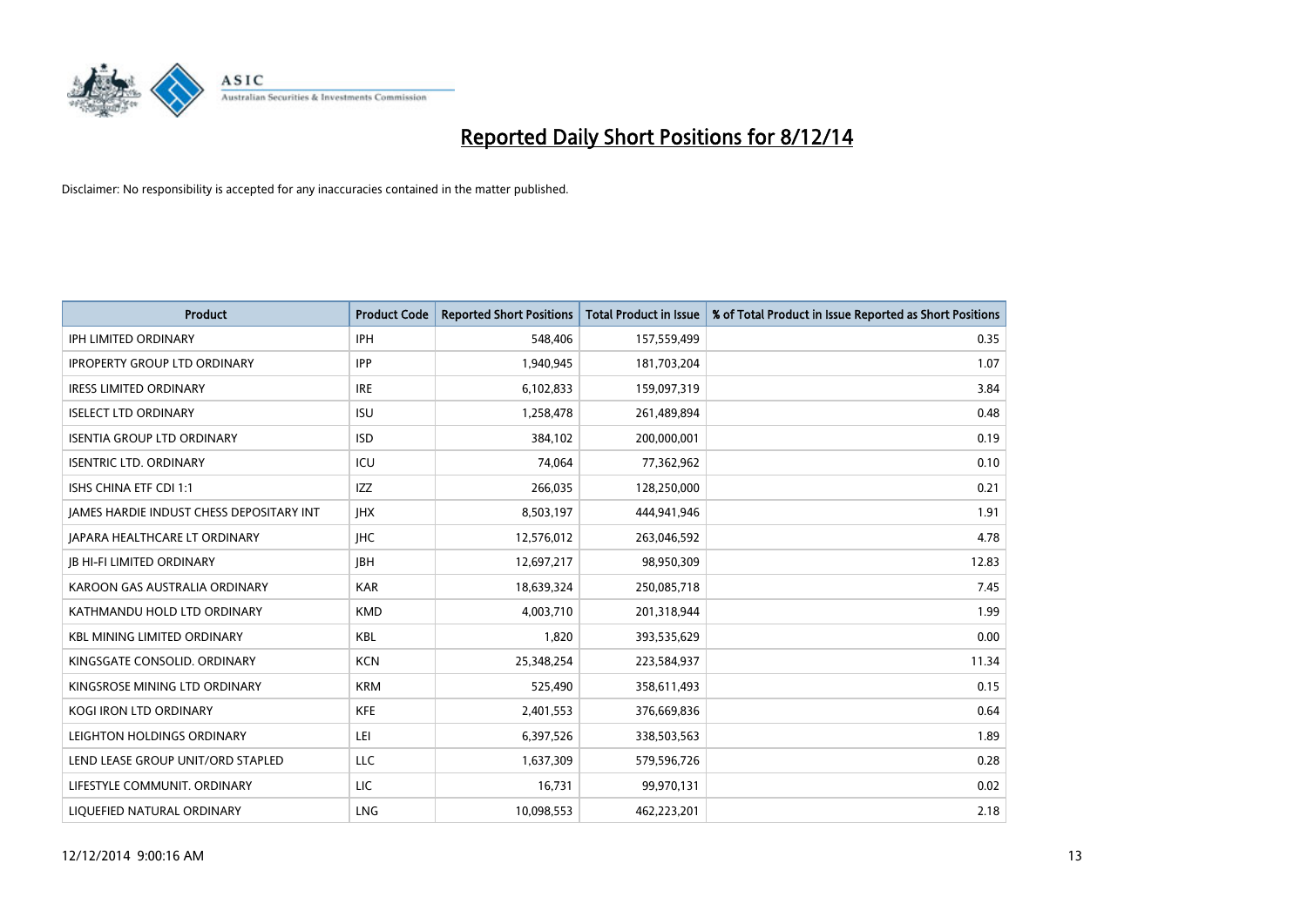

| <b>Product</b>                        | <b>Product Code</b> | <b>Reported Short Positions</b> | <b>Total Product in Issue</b> | % of Total Product in Issue Reported as Short Positions |
|---------------------------------------|---------------------|---------------------------------|-------------------------------|---------------------------------------------------------|
| LOGICAMMS LIMITED ORDINARY            | <b>LCM</b>          | 15,252                          | 71,178,179                    | 0.02                                                    |
| LONESTAR RESO LTD ORDINARY            | <b>LNR</b>          | 261,283                         | 752,187,211                   | 0.03                                                    |
| LUCAPA DIAMOND LTD ORDINARY           | <b>LOM</b>          | 26,082                          | 181,868,298                   | 0.01                                                    |
| LYNAS CORPORATION ORDINARY            | <b>LYC</b>          | 95,012,946                      | 3,370,955,034                 | 2.82                                                    |
| <b>M2 GRP LTD ORDINARY</b>            | <b>MTU</b>          | 2,694,787                       | 181,905,060                   | 1.48                                                    |
| <b>MACA LIMITED ORDINARY</b>          | <b>MLD</b>          | 656,323                         | 232,676,373                   | 0.28                                                    |
| <b>MACMAHON HOLDINGS ORDINARY</b>     | MAH                 | 3,774,582                       | 1,261,699,966                 | 0.30                                                    |
| MACQ ATLAS ROADS GRP ORDINARY STAPLED | <b>MQA</b>          | 12,344,272                      | 511,538,852                   | 2.41                                                    |
| MACQUARIE GROUP LTD ORDINARY          | <b>MOG</b>          | 1,197,658                       | 321,358,671                   | 0.37                                                    |
| MAGELLAN FIN GRP LTD ORDINARY         | <b>MFG</b>          | 2,613,121                       | 159,818,691                   | 1.64                                                    |
| <b>MANTRA GROUP LTD ORDINARY</b>      | <b>MTR</b>          | 4,372,767                       | 249,471,229                   | 1.75                                                    |
| <b>MATRIX C &amp; E LTD ORDINARY</b>  | <b>MCE</b>          | 2,570,788                       | 94,555,428                    | 2.72                                                    |
| MAVERICK DRILLING ORDINARY            | <b>MAD</b>          | 2,328,185                       | 544,321,602                   | 0.43                                                    |
| <b>MAXITRANS INDUSTRIES ORDINARY</b>  | <b>MXI</b>          | 14,089                          | 185,075,653                   | 0.01                                                    |
| MAYNE PHARMA LTD ORDINARY             | <b>MYX</b>          | 14,679,035                      | 587,948,337                   | 2.50                                                    |
| MCMILLAN SHAKESPEARE ORDINARY         | <b>MMS</b>          | 1,172,016                       | 77,525,801                    | 1.51                                                    |
| <b>MCPHERSON'S LTD ORDINARY</b>       | <b>MCP</b>          | 10,001                          | 96,684,407                    | 0.01                                                    |
| MEDIBANK PRIVATE LTD ORDINARY         | <b>MPL</b>          | 30,284,197                      | 2,754,003,240                 | 1.10                                                    |
| MEDUSA MINING LTD ORDINARY            | <b>MML</b>          | 19,301,819                      | 207,794,301                   | 9.29                                                    |
| MEO AUSTRALIA LTD ORDINARY            | <b>MEO</b>          | 411,000                         | 750,488,387                   | 0.05                                                    |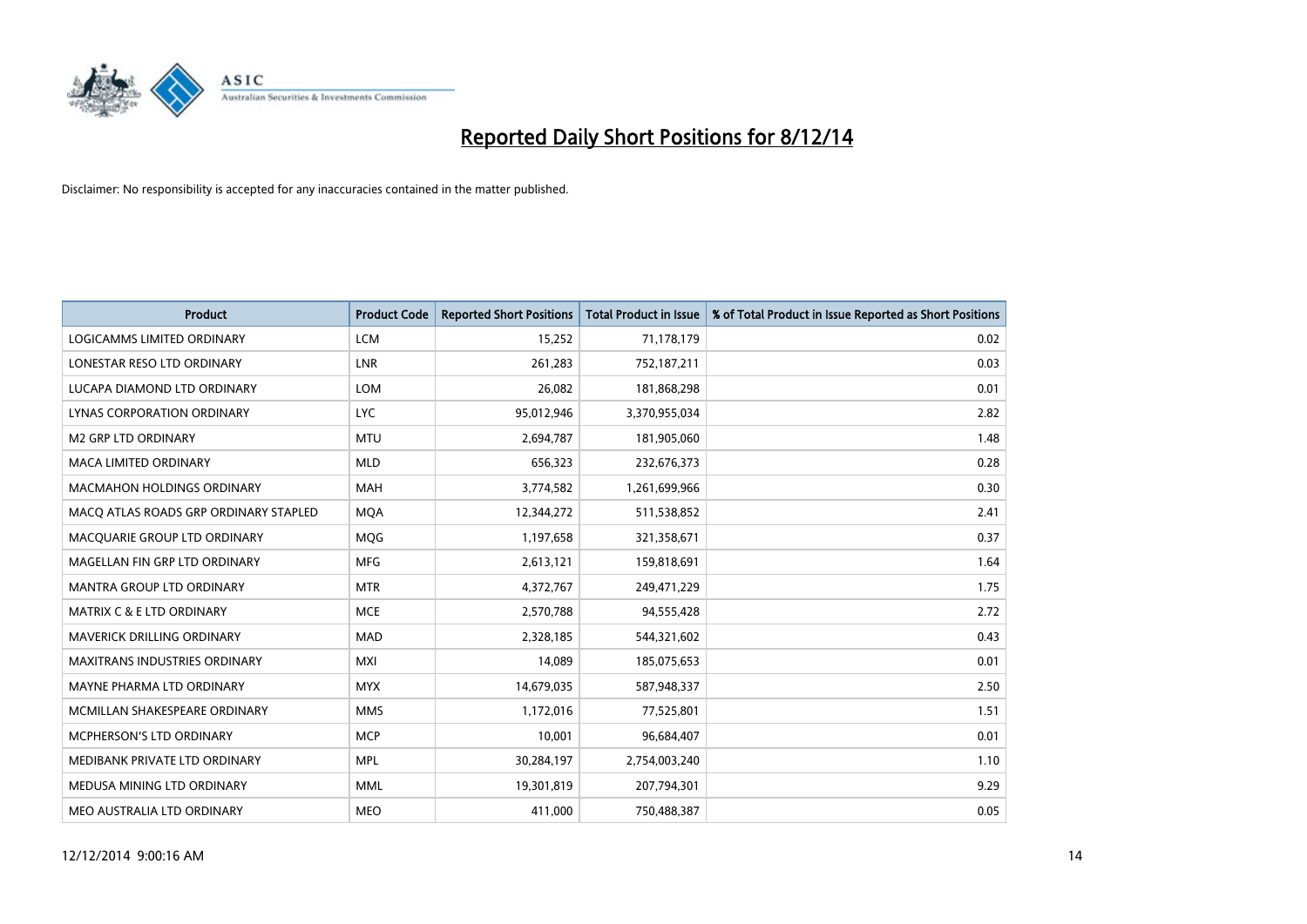

| <b>Product</b>                       | <b>Product Code</b> | <b>Reported Short Positions</b> | <b>Total Product in Issue</b> | % of Total Product in Issue Reported as Short Positions |
|--------------------------------------|---------------------|---------------------------------|-------------------------------|---------------------------------------------------------|
| MERIDIAN ENERGY INSTALMENT RECEIPTS  | <b>MEZCA</b>        | 200,000                         | 1,255,413,626                 | 0.02                                                    |
| MESOBLAST LIMITED ORDINARY           | <b>MSB</b>          | 25,014,869                      | 324,176,029                   | 7.72                                                    |
| METALS X LIMITED DEFERRED SETTLEMENT | <b>MLXDA</b>        | 657,210                         | 413,956,528                   | 0.16                                                    |
| METALS X LIMITED ORDINARY            | <b>MLX</b>          | 83,254                          | 1,655,826,110                 | 0.01                                                    |
| METCASH LIMITED ORDINARY             | <b>MTS</b>          | 128,331,427                     | 903,309,574                   | 14.21                                                   |
| METMINCO LIMITED ORDINARY            | <b>MNC</b>          | 32,000                          | 1,822,614,860                 | 0.00                                                    |
| <b>MIGHTY RIVER POWER ORDINARY</b>   | <b>MYT</b>          | 3,243,464                       | 1,400,012,517                 | 0.23                                                    |
| MINCOR RESOURCES NL ORDINARY         | <b>MCR</b>          | 84,454                          | 188,208,274                   | 0.04                                                    |
| MINERAL DEPOSITS ORDINARY            | <b>MDL</b>          | 970,689                         | 103,676,341                   | 0.94                                                    |
| MINERAL RESOURCES, ORDINARY          | <b>MIN</b>          | 19,083,956                      | 187,270,274                   | 10.19                                                   |
| MINT WIRELESS ORDINARY               | <b>MNW</b>          | 29,688                          | 470,372,395                   | 0.01                                                    |
| MIRABELA NICKEL LTD ORDINARY         | <b>MBN</b>          | 2,012,293                       | 929,710,216                   | 0.22                                                    |
| MIRVAC GROUP STAPLED SECURITIES      | <b>MGR</b>          | 15,183,005                      | 3,697,197,370                 | 0.41                                                    |
| MIRVAC INDUSTRIAL UNITS              | <b>MIX</b>          | 125,824                         | 362,457,269                   | 0.03                                                    |
| <b>MMAOFFSHOR ORDINARY</b>           | <b>MRM</b>          | 20,857,432                      | 368,666,221                   | 5.66                                                    |
| MOLOPO ENERGY LTD ORDINARY           | <b>MPO</b>          | 31,118                          | 248,705,730                   | 0.01                                                    |
| <b>MONADELPHOUS GROUP ORDINARY</b>   | <b>MND</b>          | 7,485,115                       | 92,998,380                    | 8.05                                                    |
| MONASH IVF GROUP LTD ORDINARY        | <b>MVF</b>          | 720,210                         | 231,081,089                   | 0.31                                                    |
| MORTGAGE CHOICE LTD ORDINARY         | <b>MOC</b>          | 17,545                          | 124,216,248                   | 0.01                                                    |
| MOUNT GIBSON IRON ORDINARY           | MGX                 | 55,373,652                      | 1,090,805,085                 | 5.08                                                    |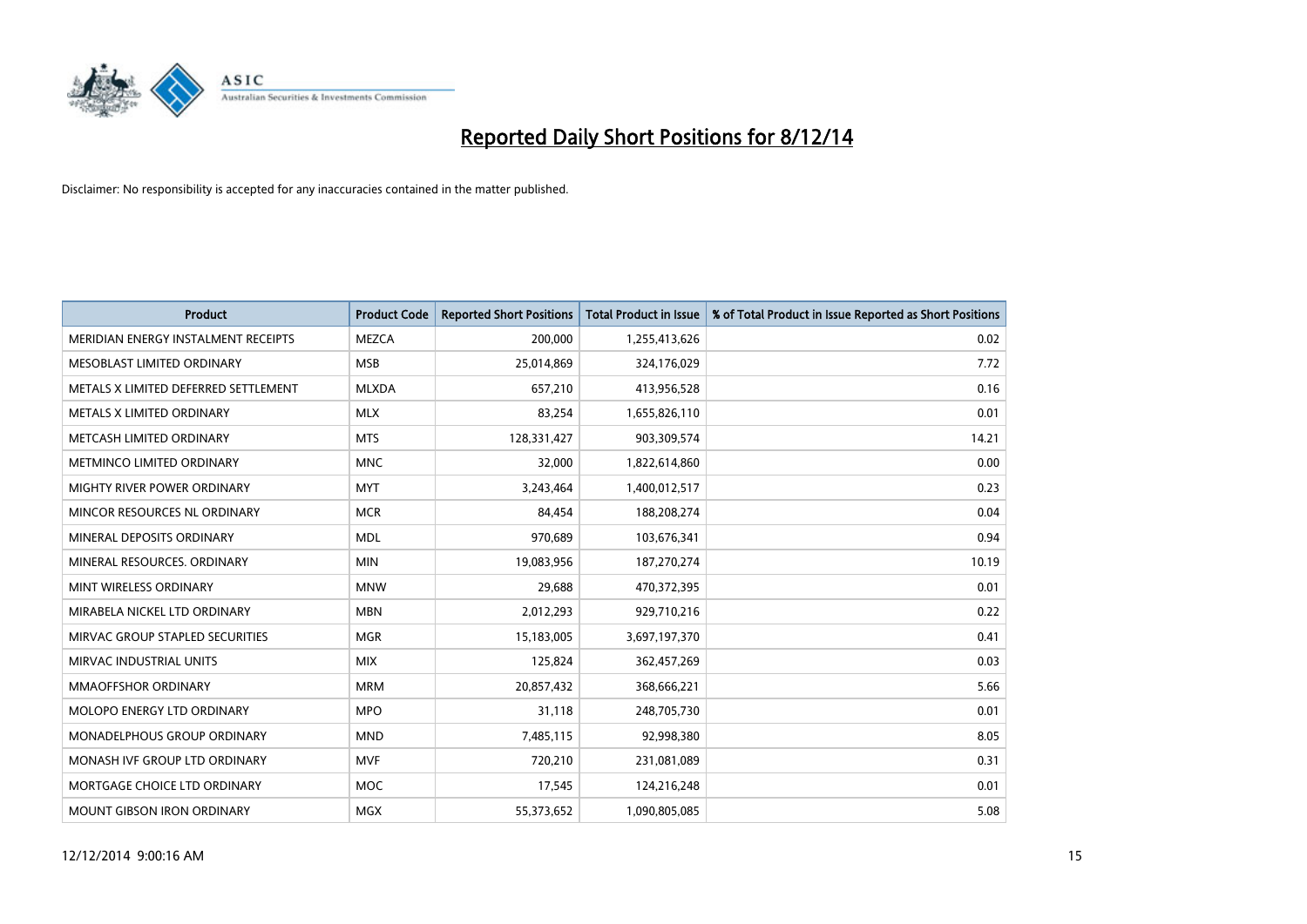

| <b>Product</b>                | <b>Product Code</b> | <b>Reported Short Positions</b> | <b>Total Product in Issue</b> | % of Total Product in Issue Reported as Short Positions |
|-------------------------------|---------------------|---------------------------------|-------------------------------|---------------------------------------------------------|
| MULTIPLEX SITES SITES         | <b>MXUPA</b>        | 2,599                           | 4,500,000                     | 0.06                                                    |
| MYER HOLDINGS LTD ORDINARY    | <b>MYR</b>          | 93,735,809                      | 585,689,551                   | 16.00                                                   |
| NANOSONICS LIMITED ORDINARY   | <b>NAN</b>          | 2,511,714                       | 264,332,826                   | 0.95                                                    |
| NATIONAL AUST, BANK ORDINARY  | <b>NAB</b>          | 36,961,305                      | 2,366,311,132                 | 1.56                                                    |
| NATIONAL STORAGE STAPLED      | <b>NSR</b>          | 1,695,548                       | 295,631,660                   | 0.57                                                    |
| NAVITAS LIMITED ORDINARY      | <b>NVT</b>          | 3,489,898                       | 376,037,813                   | 0.93                                                    |
| NEARMAP LTD ORDINARY          | <b>NEA</b>          | 1,968,846                       | 347,646,101                   | 0.57                                                    |
| NEON ENERGY LIMITED ORDINARY  | <b>NEN</b>          | 13,245                          | 553,037,848                   | 0.00                                                    |
| NEW HOPE CORPORATION ORDINARY | <b>NHC</b>          | 1,545,036                       | 830,999,449                   | 0.19                                                    |
| NEWCREST MINING ORDINARY      | <b>NCM</b>          | 12,372,664                      | 766,510,971                   | 1.61                                                    |
| NEWS CORP A NON-VOTING CDI    | <b>NWSLV</b>        | 36,358                          | 2,852,304                     | 1.27                                                    |
| NEWS CORP B VOTING CDI        | <b>NWS</b>          | 2,424,490                       | 37,331,492                    | 6.49                                                    |
| NEWSAT LIMITED ORDINARY       | <b>NWT</b>          | 6,459,500                       | 643,199,841                   | 1.00                                                    |
| NEXTDC LIMITED ORDINARY       | <b>NXT</b>          | 17, 161, 223                    | 193,154,486                   | 8.88                                                    |
| NEXUS ENERGY LIMITED ORDINARY | <b>NXS</b>          | 83,985                          | 1,330,219,459                 | 0.01                                                    |
| NIB HOLDINGS LIMITED ORDINARY | <b>NHF</b>          | 2,286,376                       | 439,004,182                   | 0.52                                                    |
| NINE ENTERTAINMENT ORDINARY   | <b>NEC</b>          | 15,951,400                      | 940,295,023                   | 1.70                                                    |
| NOBLE MINERAL RES ORDINARY    | <b>NMG</b>          | 2,365,726                       | 666,397,952                   | 0.36                                                    |
| NORTHERN IRON LTD ORDINARY    | <b>NFE</b>          | 11,392                          | 484,405,314                   | 0.00                                                    |
| NORTHERN STAR ORDINARY        | <b>NST</b>          | 19,612,037                      | 592,256,718                   | 3.31                                                    |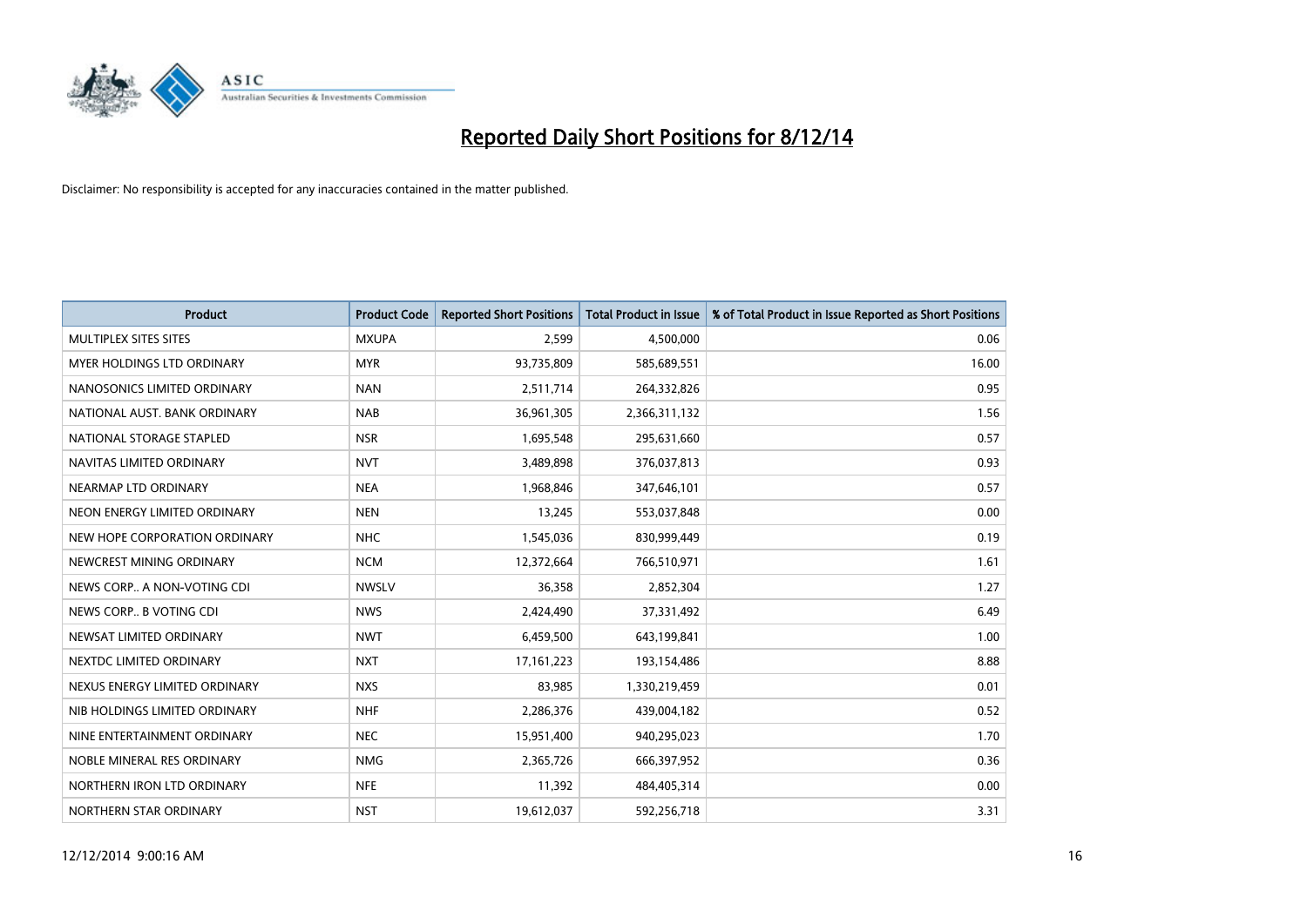

| <b>Product</b>                         | <b>Product Code</b> | <b>Reported Short Positions</b> | <b>Total Product in Issue</b> | % of Total Product in Issue Reported as Short Positions |
|----------------------------------------|---------------------|---------------------------------|-------------------------------|---------------------------------------------------------|
| NOVION PROPERTY GRP STAPLED SECURITIES | <b>NVN</b>          | 24,779,332                      | 3,050,355,727                 | 0.81                                                    |
| NRW HOLDINGS LIMITED ORDINARY          | <b>NWH</b>          | 12,052,355                      | 278,888,011                   | 4.32                                                    |
| NUFARM LIMITED ORDINARY                | <b>NUF</b>          | 6,380,113                       | 264,858,589                   | 2.41                                                    |
| NUPLEX INDUSTRIES ORDINARY             | <b>NPX</b>          | 1.000                           | 198,125,827                   | 0.00                                                    |
| OCEANAGOLD CORP. CHESS DEPOSITARY INT  | <b>OGC</b>          | 2,004,271                       | 301,520,186                   | 0.66                                                    |
| OIL SEARCH LTD ORDINARY                | OSH                 | 15,521,343                      | 1,522,692,587                 | 1.02                                                    |
| OM HOLDINGS LIMITED ORDINARY           | OMH                 | 58,082                          | 733,423,337                   | 0.01                                                    |
| ORICA LIMITED ORDINARY                 | ORI                 | 22,044,367                      | 372,743,291                   | 5.91                                                    |
| ORIGIN ENERGY ORDINARY                 | <b>ORG</b>          | 10,271,951                      | 1,106,307,961                 | 0.93                                                    |
| OROCOBRE LIMITED ORDINARY              | <b>ORE</b>          | 2,878,240                       | 132,041,911                   | 2.18                                                    |
| ORORA LIMITED ORDINARY                 | <b>ORA</b>          | 3,060,606                       | 1,206,684,923                 | 0.25                                                    |
| OROTONGROUP LIMITED ORDINARY           | <b>ORL</b>          | 373,564                         | 40,880,902                    | 0.91                                                    |
| OZ MINERALS ORDINARY                   | OZL                 | 6,284,046                       | 303,470,022                   | 2.07                                                    |
| OZFOREX GROUP LTD ORDINARY             | <b>OFX</b>          | 9,273,556                       | 240,000,000                   | 3.86                                                    |
| <b>PACIFIC BRANDS ORDINARY</b>         | <b>PBG</b>          | 78,041,829                      | 917,226,291                   | 8.51                                                    |
| PACT GROUP HLDGS LTD ORDINARY          | PGH                 | 2,508,718                       | 294,097,961                   | 0.85                                                    |
| PALADIN ENERGY LTD ORDINARY            | <b>PDN</b>          | 149,213,870                     | 1,303,148,226                 | 11.45                                                   |
| PANAUST LIMITED ORDINARY               | <b>PNA</b>          | 718,693                         | 636,599,496                   | 0.11                                                    |
| PANORAMA SYNERGY LTD ORDINARY          | <b>PSY</b>          | 26,067                          | 493,403,798                   | 0.01                                                    |
| PANORAMIC RESOURCES ORDINARY           | PAN                 | 248,686                         | 322,275,824                   | 0.08                                                    |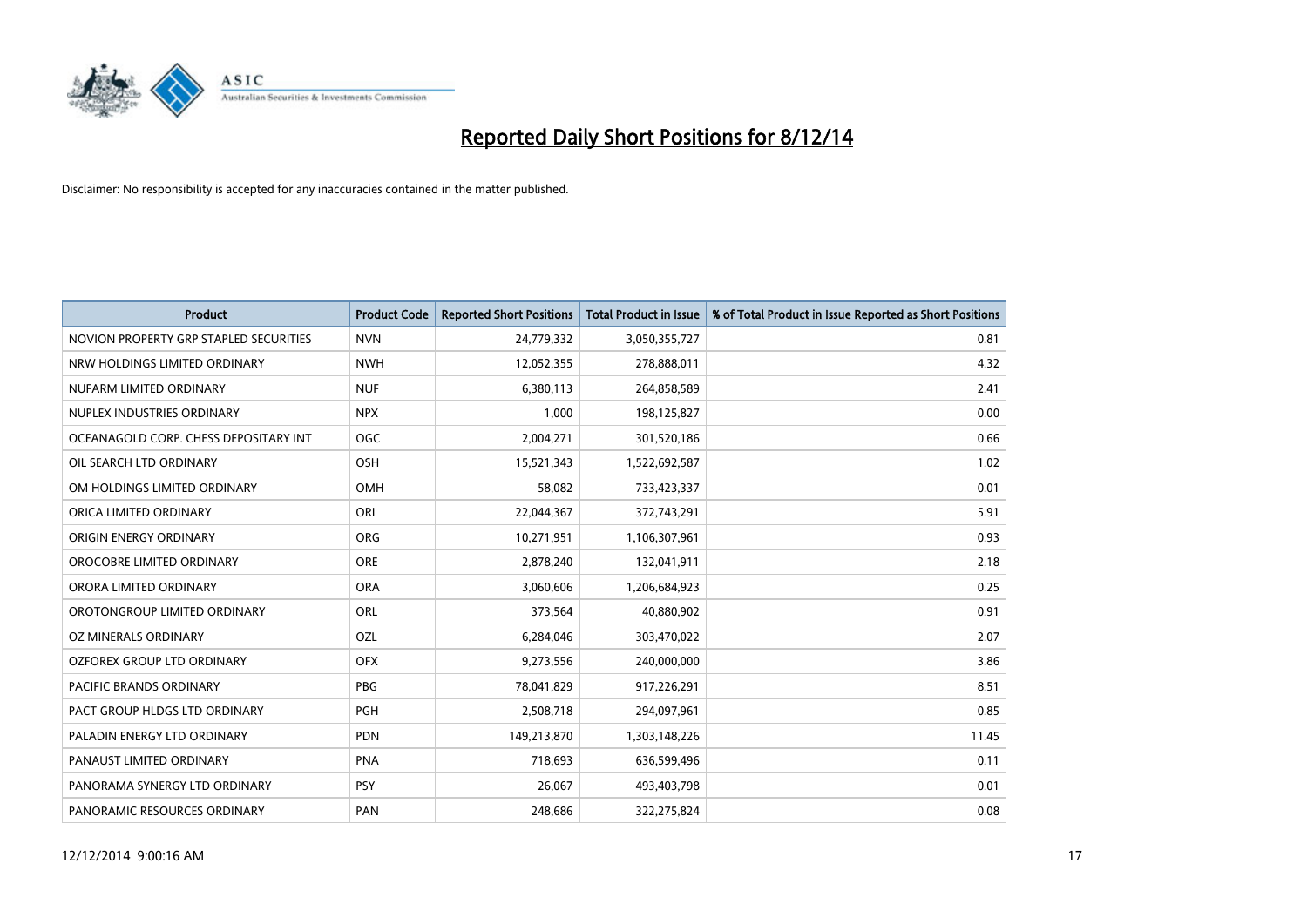

| <b>Product</b>                | <b>Product Code</b> | <b>Reported Short Positions</b> | <b>Total Product in Issue</b> | % of Total Product in Issue Reported as Short Positions |
|-------------------------------|---------------------|---------------------------------|-------------------------------|---------------------------------------------------------|
| PANTERRA GOLD LTD ORDINARY    | PGI                 | 1                               | 846,215,609                   | 0.00                                                    |
| PAPERLINX LIMITED ORDINARY    | <b>PPX</b>          | 44,691                          | 665, 181, 261                 | 0.01                                                    |
| PATTIES FOODS LTD ORDINARY    | PFL                 | 9,001                           | 139,144,338                   | 0.01                                                    |
| PEET LIMITED ORDINARY         | <b>PPC</b>          | 52,774                          | 474,623,750                   | 0.01                                                    |
| PENINSULA ENERGY LTD ORDINARY | <b>PEN</b>          | 4,000,000                       | 3,439,682,002                 | 0.12                                                    |
| PERPETUAL LIMITED ORDINARY    | <b>PPT</b>          | 1,173,719                       | 46,574,426                    | 2.52                                                    |
| PERSEUS MINING LTD ORDINARY   | <b>PRU</b>          | 21,855,693                      | 526,656,401                   | 4.15                                                    |
| PHARMAXIS LTD ORDINARY        | <b>PXS</b>          | 501,000                         | 310,265,349                   | 0.16                                                    |
| PHOSPHAGENICS LTD. ORDINARY   | POH                 | 43,750                          | 1,261,965,957                 | 0.00                                                    |
| PLATINUM ASSET ORDINARY       | <b>PTM</b>          | 2,354,802                       | 581,137,982                   | 0.41                                                    |
| PLATINUM AUSTRALIA ORDINARY   | <b>PLA</b>          | 836,127                         | 504,968,043                   | 0.17                                                    |
| PMP LIMITED ORDINARY          | <b>PMP</b>          | 27,581                          | 323,781,124                   | 0.01                                                    |
| POSEIDON NICK LTD ORDINARY    | <b>POS</b>          | 2,949,753                       | 605,549,910                   | 0.49                                                    |
| PRANA BIOTECHNOLOGY ORDINARY  | PBT                 | 2,581,793                       | 488,936,960                   | 0.53                                                    |
| PREMIER INVESTMENTS ORDINARY  | <b>PMV</b>          | 287,114                         | 155,900,075                   | 0.18                                                    |
| PRIMA BIOMED LTD ORDINARY     | <b>PRR</b>          | 132,361                         | 1,273,181,129                 | 0.01                                                    |
| PRIMARY HEALTH CARE ORDINARY  | <b>PRY</b>          | 29,864,009                      | 512,130,550                   | 5.83                                                    |
| PRIME MEDIA GRP LTD ORDINARY  | <b>PRT</b>          | 1,022,700                       | 366,330,303                   | 0.28                                                    |
| PROGRAMMED ORDINARY           | <b>PRG</b>          | 197,422                         | 118,651,911                   | 0.17                                                    |
| PURA VIDA ENERGY NL ORDINARY  | <b>PVD</b>          | 336,605                         | 130,130,698                   | 0.26                                                    |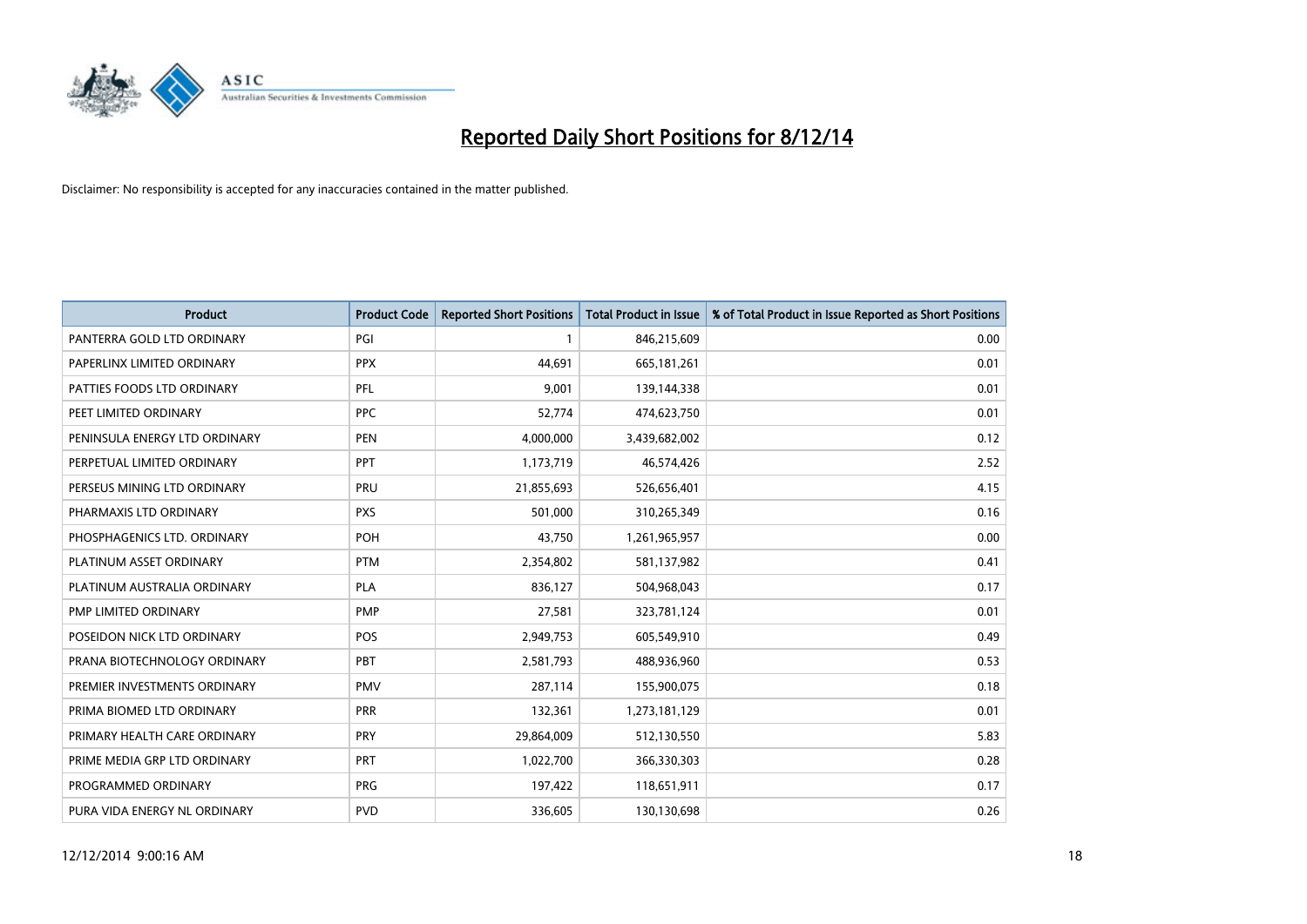

| <b>Product</b>                      | <b>Product Code</b> | <b>Reported Short Positions</b> | <b>Total Product in Issue</b> | % of Total Product in Issue Reported as Short Positions |
|-------------------------------------|---------------------|---------------------------------|-------------------------------|---------------------------------------------------------|
| <b>QANTAS AIRWAYS ORDINARY</b>      | QAN                 | 2,023,715                       | 2,196,330,250                 | 0.09                                                    |
| OBE INSURANCE GROUP ORDINARY        | QBE                 | 15,423,413                      | 1,364,945,301                 | 1.13                                                    |
| <b>QUBE HOLDINGS LTD ORDINARY</b>   | QUB                 | 4,300,478                       | 1,054,428,076                 | 0.41                                                    |
| RAMSAY HEALTH CARE ORDINARY         | <b>RHC</b>          | 474,996                         | 202,081,252                   | 0.24                                                    |
| <b>RCG CORPORATION LTD ORDINARY</b> | <b>RCG</b>          | 317,246                         | 263,808,625                   | 0.12                                                    |
| <b>RCR TOMLINSON ORDINARY</b>       | <b>RCR</b>          | 279,611                         | 139,000,806                   | 0.20                                                    |
| <b>REA GROUP ORDINARY</b>           | <b>REA</b>          | 2,439,307                       | 131,714,699                   | 1.85                                                    |
| RECALL HOLDINGS LTD ORDINARY        | <b>REC</b>          | 3,010,397                       | 313,149,677                   | 0.96                                                    |
| <b>RECKON LIMITED ORDINARY</b>      | <b>RKN</b>          | 1,412,903                       | 112,084,762                   | 1.26                                                    |
| <b>RED 5 LIMITED ORDINARY</b>       | <b>RED</b>          | 174,740                         | 759,451,008                   | 0.02                                                    |
| <b>RED FORK ENERGY ORDINARY</b>     | <b>RFE</b>          | 112,160                         | 501,051,719                   | 0.02                                                    |
| REDBANK ENERGY LTD ORDINARY         | <b>AEJ</b>          | 13                              | 786,287                       | 0.00                                                    |
| REED RESOURCES LTD ORDINARY         | <b>RDR</b>          | 2,000                           | 499,453,895                   | 0.00                                                    |
| REGIONAL EXPRESS ORDINARY           | <b>REX</b>          | 48,399                          | 110,154,375                   | 0.04                                                    |
| REGIS HEALTHCARE LTD ORDINARY       | <b>REG</b>          | 2,115,883                       | 300,345,797                   | 0.70                                                    |
| REGIS RESOURCES ORDINARY            | <b>RRL</b>          | 55,537,314                      | 499,781,595                   | 11.11                                                   |
| RESMED INC CDI 10:1                 | <b>RMD</b>          | 38,589,029                      | 1,397,522,030                 | 2.76                                                    |
| <b>RESOLUTE MINING ORDINARY</b>     | <b>RSG</b>          | 20,936,504                      | 641,189,223                   | 3.27                                                    |
| <b>RESOURCE GENERATION ORDINARY</b> | <b>RES</b>          | 1,220                           | 581,380,338                   | 0.00                                                    |
| RETAIL FOOD GROUP ORDINARY          | <b>RFG</b>          | 4,951,269                       | 156,262,707                   | 3.17                                                    |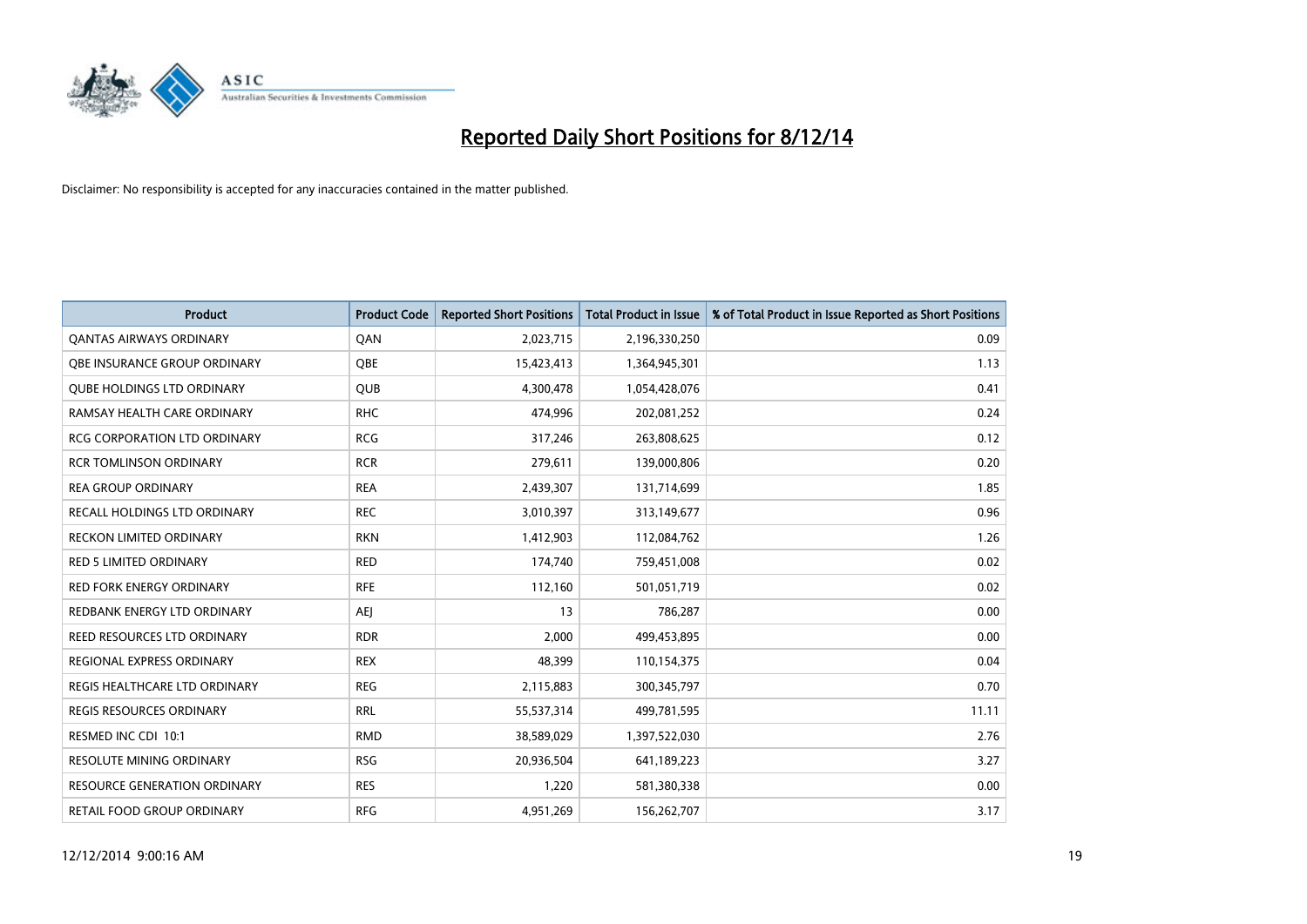

| <b>Product</b>                        | <b>Product Code</b> | <b>Reported Short Positions</b> | <b>Total Product in Issue</b> | % of Total Product in Issue Reported as Short Positions |
|---------------------------------------|---------------------|---------------------------------|-------------------------------|---------------------------------------------------------|
| REX MINERALS LIMITED ORDINARY         | <b>RXM</b>          | 1,022,802                       | 220,519,784                   | 0.46                                                    |
| RHIPE LTD ORDINARY                    | <b>RHP</b>          | 300,000                         | 121,530,351                   | 0.25                                                    |
| RIMFIRE PACIFIC ORDINARY              | <b>RIM</b>          | 153,627                         | 687,757,495                   | 0.02                                                    |
| RIO TINTO LIMITED ORDINARY            | <b>RIO</b>          | 6,234,906                       | 435,758,720                   | 1.43                                                    |
| ROC OIL COMPANY ORDINARY              | <b>ROC</b>          | 339,617                         | 687,618,400                   | 0.05                                                    |
| <b>ROX RESOURCES ORDINARY</b>         | <b>RXL</b>          | 5,523,255                       | 849,673,095                   | 0.65                                                    |
| ROYAL WOLF HOLDINGS ORDINARY          | <b>RWH</b>          | 187,713                         | 100,387,052                   | 0.19                                                    |
| RXP SERVICES LTD ORDINARY             | <b>RXP</b>          | 40,000                          | 136,080,420                   | 0.03                                                    |
| SAI GLOBAL LIMITED ORDINARY           | SAI                 | 678,584                         | 211,761,727                   | 0.32                                                    |
| SALMAT LIMITED ORDINARY               | <b>SLM</b>          | 122,262                         | 159,812,799                   | 0.08                                                    |
| SAMSON OIL & GAS LTD ORDINARY         | SSN                 | 14,887,700                      | 2,837,782,022                 | 0.52                                                    |
| SANDFIRE RESOURCES ORDINARY           | <b>SFR</b>          | 3,203,023                       | 155,950,968                   | 2.05                                                    |
| <b>SANTOS LTD ORDINARY</b>            | <b>STO</b>          | 6,301,913                       | 982,274,975                   | 0.64                                                    |
| SARACEN MINERAL ORDINARY              | SAR                 | 12,358,261                      | 792,784,738                   | 1.56                                                    |
| SCA PROPERTY GROUP STAPLED SECURITIES | SCP                 | 19,915,513                      | 648,628,320                   | 3.07                                                    |
| <b>SCENTRE GRP STAPLED</b>            | SCG                 | 22,186,586                      | 5,324,296,678                 | 0.42                                                    |
| SEDGMAN LIMITED ORDINARY              | SDM                 | 1,128,550                       | 227,059,277                   | 0.50                                                    |
| SEEK LIMITED ORDINARY                 | <b>SEK</b>          | 10,172,650                      | 342,335,122                   | 2.97                                                    |
| SELECT HARVESTS ORDINARY              | SHV                 | 1,153,455                       | 70,940,874                    | 1.63                                                    |
| SENEX ENERGY LIMITED ORDINARY         | SXY                 | 56,473,622                      | 1,149,657,377                 | 4.91                                                    |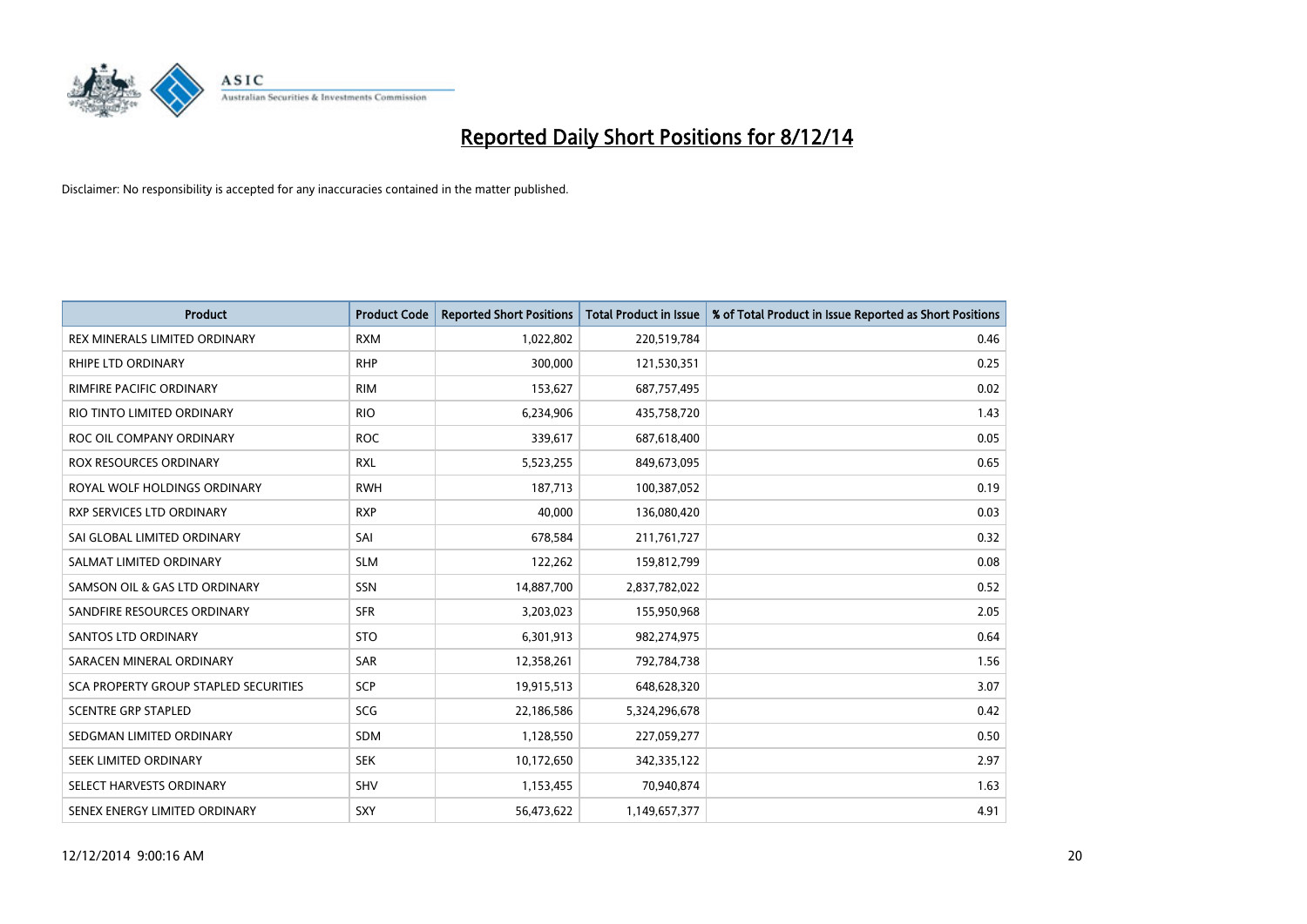

| <b>Product</b>                           | <b>Product Code</b> | <b>Reported Short Positions</b> | <b>Total Product in Issue</b> | % of Total Product in Issue Reported as Short Positions |
|------------------------------------------|---------------------|---------------------------------|-------------------------------|---------------------------------------------------------|
| SERVICE STREAM ORDINARY                  | <b>SSM</b>          | 30                              | 386,389,873                   | 0.00                                                    |
| SEVEN GROUP HOLDINGS ORDINARY            | <b>SVW</b>          | 5,765,465                       | 299,199,240                   | 1.93                                                    |
| SEVEN WEST MEDIA LTD ORDINARY            | <b>SWM</b>          | 13,162,444                      | 999,160,872                   | 1.32                                                    |
| SEYMOUR WHYTE LTD ORDINARY               | <b>SWL</b>          | 56,371                          | 87,647,595                    | 0.06                                                    |
| SG FLEET GROUP LTD ORDINARY              | SGF                 | 54,603                          | 242,691,826                   | 0.02                                                    |
| SHINE CORPORATE ORDINARY                 | SHI                 | 16,372                          | 172,400,081                   | 0.01                                                    |
| SIGMA PHARMACEUTICAL ORDINARY            | <b>SIP</b>          | 23,626,405                      | 1,108,086,575                 | 2.13                                                    |
| SILEX SYSTEMS ORDINARY                   | <b>SLX</b>          | 7,408,625                       | 170,467,339                   | 4.35                                                    |
| SILVER CHEF LIMITED ORDINARY             | SIV                 | 15,918                          | 29,640,865                    | 0.05                                                    |
| SILVER LAKE RESOURCE ORDINARY            | <b>SLR</b>          | 27,372,819                      | 503,233,971                   | 5.44                                                    |
| SIMONDS GRP LTD ORDINARY                 | <b>SIO</b>          | 500,000                         | 151,412,268                   | 0.33                                                    |
| SIMS METAL MGMT LTD ORDINARY             | SGM                 | 17,855,286                      | 204,691,883                   | 8.72                                                    |
| SINGAPORE TELECOMM. CHESS DEPOSITARY INT | SGT                 | 1,343,814                       | 124,214,351                   | 1.08                                                    |
| SINO GAS ENERGY ORDINARY                 | <b>SEH</b>          | 11,453,117                      | 1,542,672,358                 | 0.74                                                    |
| SIRIUS RESOURCES NL ORDINARY             | <b>SIR</b>          | 15,845,965                      | 341,438,269                   | 4.64                                                    |
| SIRTEX MEDICAL ORDINARY                  | <b>SRX</b>          | 193,059                         | 56,530,231                    | 0.34                                                    |
| SKILLED GROUP LTD ORDINARY               | <b>SKE</b>          | 4,127,085                       | 235,753,791                   | 1.75                                                    |
| <b>SKY NETWORK ORDINARY</b>              | <b>SKT</b>          | 11,497,172                      | 389,139,785                   | 2.95                                                    |
| SKYCITY ENT GRP LTD ORDINARY             | <b>SKC</b>          | 8,332,292                       | 587,472,741                   | 1.42                                                    |
| <b>SLATER &amp; GORDON ORDINARY</b>      | SGH                 | 4,580,258                       | 208,695,621                   | 2.19                                                    |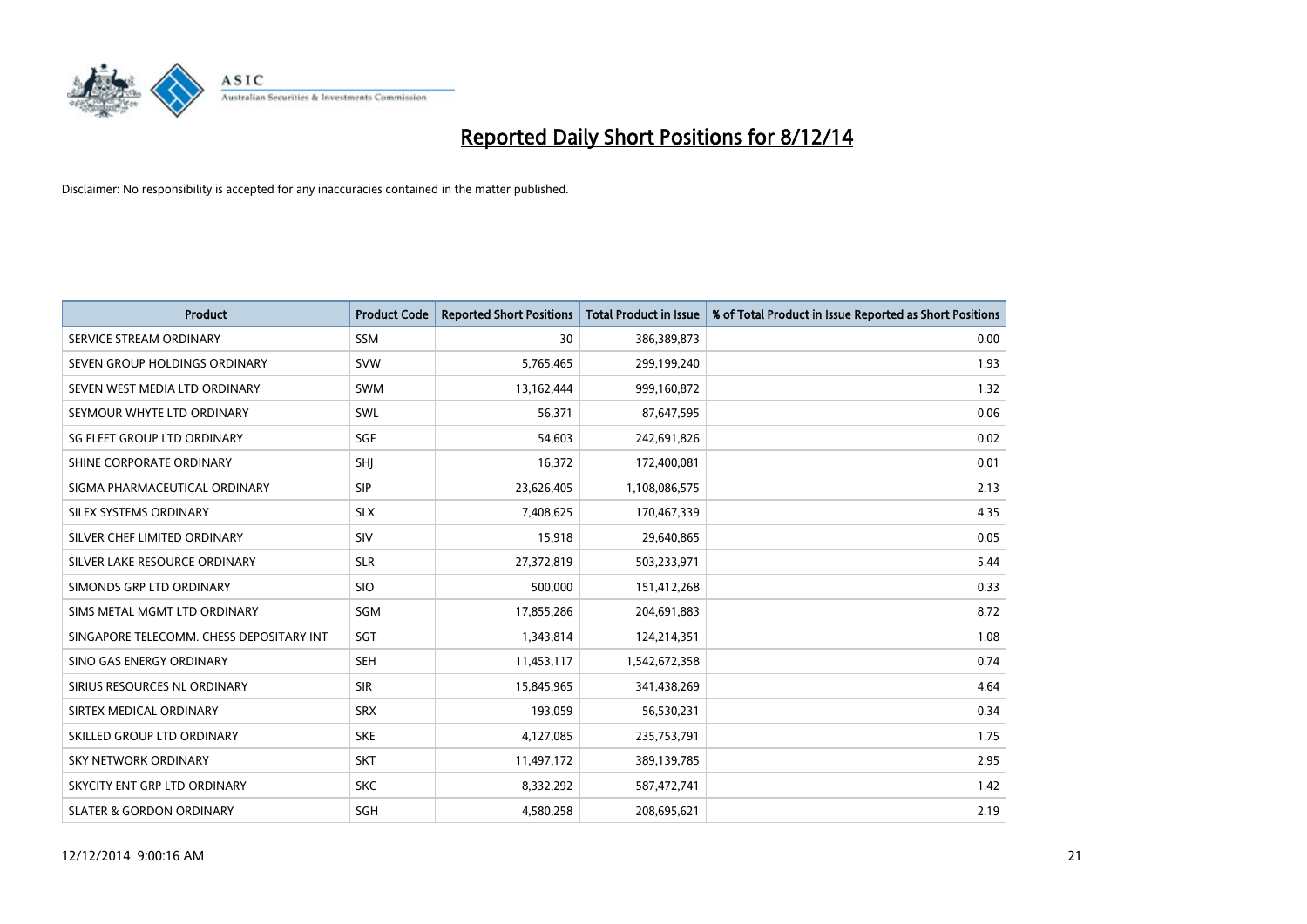

| <b>Product</b>                           | <b>Product Code</b> | <b>Reported Short Positions</b> | <b>Total Product in Issue</b> | % of Total Product in Issue Reported as Short Positions |
|------------------------------------------|---------------------|---------------------------------|-------------------------------|---------------------------------------------------------|
| SMS MANAGEMENT, ORDINARY                 | <b>SMX</b>          | 1,368,958                       | 69,394,537                    | 1.97                                                    |
| SONIC HEALTHCARE ORDINARY                | <b>SHL</b>          | 2,731,090                       | 401,194,056                   | 0.68                                                    |
| SOUL PATTINSON (W.H) ORDINARY            | SOL                 | 46,894                          | 239,395,320                   | 0.02                                                    |
| SPARK INFRASTRUCTURE STAPLED US PROHIBT. | SKI                 | 23,211,282                      | 1,466,360,128                 | 1.58                                                    |
| SPARK NEW ZEALAND ORDINARY               | <b>SPK</b>          | 12,144,242                      | 1,834,767,958                 | 0.66                                                    |
| SPDR 200 FUND ETF UNITS                  | STW                 | 2,146                           | 47,446,865                    | 0.00                                                    |
| SPECIALTY FASHION ORDINARY               | <b>SFH</b>          | 25,317                          | 192,236,121                   | 0.01                                                    |
| SPOTLESS GRP HLD LTD ORDINARY            | <b>SPO</b>          | 29,797,995                      | 1,098,290,178                 | 2.71                                                    |
| ST BARBARA LIMITED ORDINARY              | <b>SBM</b>          | 10,259,316                      | 494,269,192                   | 2.08                                                    |
| STARPHARMA HOLDINGS ORDINARY             | <b>SPL</b>          | 12,792,392                      | 319,058,325                   | 4.01                                                    |
| STEADFAST GROUP LTD ORDINARY             | <b>SDF</b>          | 19,090,632                      | 503,352,992                   | 3.79                                                    |
| STHN CROSS MEDIA ORDINARY                | <b>SXL</b>          | 42,427,438                      | 731,319,622                   | 5.80                                                    |
| STOCKLAND UNITS/ORD STAPLED              | <b>SGP</b>          | 10,158,811                      | 2,348,746,744                 | 0.43                                                    |
| STRAITS RES LTD. ORDINARY                | SRO                 | 20,370                          | 1,217,730,293                 | 0.00                                                    |
| STW COMMUNICATIONS ORDINARY              | SGN                 | 6,007,209                       | 409,699,000                   | 1.47                                                    |
| SUNCORP GROUP LTD ORDINARY               | <b>SUN</b>          | 5,617,928                       | 1,286,600,980                 | 0.44                                                    |
| SUNDANCE ENERGY ORDINARY                 | <b>SEA</b>          | 2,815,153                       | 549,207,339                   | 0.51                                                    |
| SUNDANCE RESOURCES ORDINARY              | <b>SDL</b>          | 79,733,749                      | 3,082,028,456                 | 2.59                                                    |
| SUNLAND GROUP LTD ORDINARY               | <b>SDG</b>          | 112,926                         | 181,710,087                   | 0.06                                                    |
| SUPER RET REP LTD ORDINARY               | <b>SUL</b>          | 17,916,852                      | 197,030,571                   | 9.09                                                    |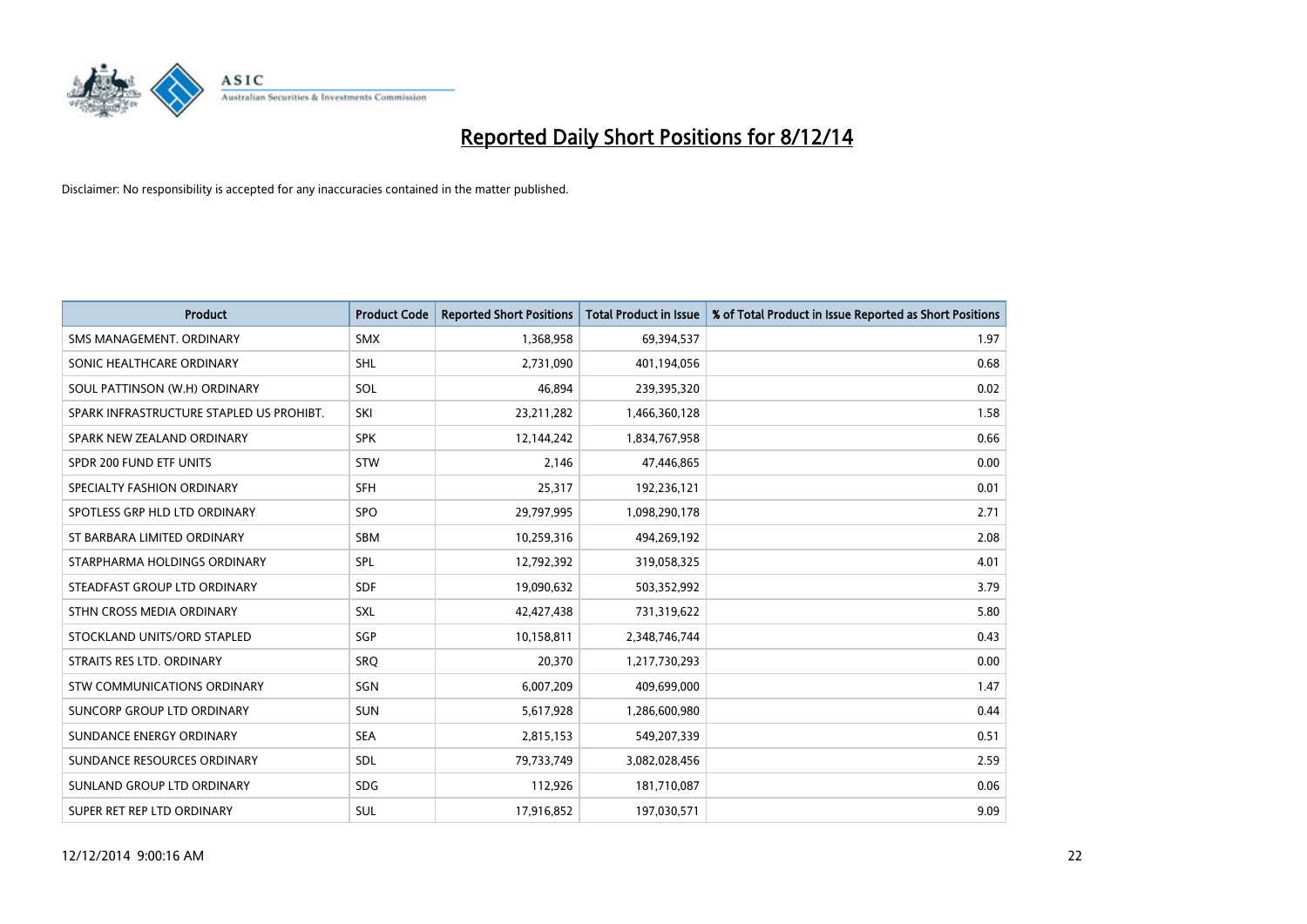

| <b>Product</b>                   | <b>Product Code</b> | <b>Reported Short Positions</b> | <b>Total Product in Issue</b> | % of Total Product in Issue Reported as Short Positions |
|----------------------------------|---------------------|---------------------------------|-------------------------------|---------------------------------------------------------|
| <b>SWICK MINING ORDINARY</b>     | <b>SWK</b>          | 50,000                          | 217,643,703                   | 0.02                                                    |
| SYD AIRPORT STAPLED US PROHIBIT. | <b>SYD</b>          | 40,008,095                      | 2,216,216,041                 | 1.81                                                    |
| SYRAH RESOURCES ORDINARY         | <b>SYR</b>          | 5,489,074                       | 164,135,076                   | 3.34                                                    |
| TABCORP HOLDINGS LTD ORDINARY    | <b>TAH</b>          | 16,015,849                      | 765,652,364                   | 2.09                                                    |
| TAP OIL LIMITED ORDINARY         | <b>TAP</b>          | 108,865                         | 243,186,639                   | 0.04                                                    |
| TASSAL GROUP LIMITED ORDINARY    | <b>TGR</b>          | 122,305                         | 146,897,115                   | 0.08                                                    |
| TATTS GROUP LTD ORDINARY         | <b>TTS</b>          | 27,997,614                      | 1,445,759,948                 | 1.94                                                    |
| TECHNOLOGY ONE ORDINARY          | <b>TNE</b>          | 3,125,780                       | 309,044,455                   | 1.01                                                    |
| TELSTRA CORPORATION, ORDINARY    | <b>TLS</b>          | 40,735,068                      | 12,225,655,836                | 0.33                                                    |
| TEN NETWORK HOLDINGS ORDINARY    | <b>TEN</b>          | 135,421,478                     | 2,630,984,596                 | 5.15                                                    |
| TERANGA GOLD CORP CDI 1:1        | TGZ                 | 1,375                           | 72,850,029                    | 0.00                                                    |
| TFS CORPORATION LTD ORDINARY     | <b>TFC</b>          | 9,913,726                       | 326,983,445                   | 3.03                                                    |
| THE REJECT SHOP ORDINARY         | <b>TRS</b>          | 2,183,963                       | 28,844,648                    | 7.57                                                    |
| THINK CHILDCARE EDU ORDINARY     | <b>TNK</b>          | 434,988                         | 39,600,000                    | 1.10                                                    |
| THORN GROUP LIMITED ORDINARY     | <b>TGA</b>          | 385,596                         | 150,634,985                   | 0.26                                                    |
| TIGER RESOURCES ORDINARY         | <b>TGS</b>          | 7,286,404                       | 1,143,541,406                 | 0.64                                                    |
| TOLL HOLDINGS LTD ORDINARY       | <b>TOL</b>          | 26,011,802                      | 717,437,878                   | 3.63                                                    |
| TORO ENERGY LIMITED ORDINARY     | <b>TOE</b>          | 33,202                          | 1,568,545,041                 | 0.00                                                    |
| TOX FREE SOLUTIONS ORDINARY      | <b>TOX</b>          | 2,112,093                       | 133,752,359                   | 1.58                                                    |
| TPG TELECOM LIMITED ORDINARY     | <b>TPM</b>          | 10,840,396                      | 793,808,141                   | 1.37                                                    |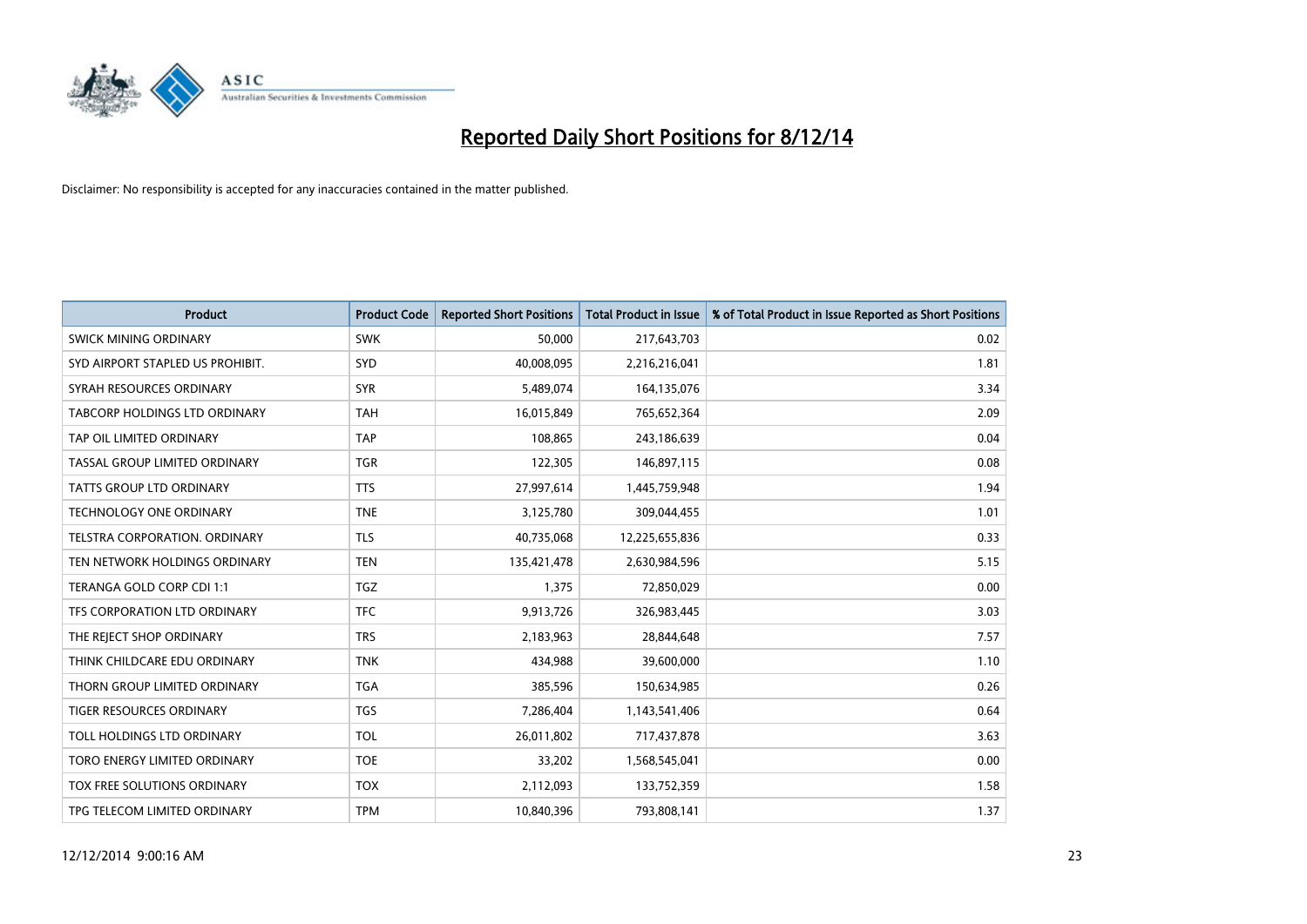

| <b>Product</b>                       | <b>Product Code</b> | <b>Reported Short Positions</b> | <b>Total Product in Issue</b> | % of Total Product in Issue Reported as Short Positions |
|--------------------------------------|---------------------|---------------------------------|-------------------------------|---------------------------------------------------------|
| <b>TRADE ME GROUP ORDINARY</b>       | <b>TME</b>          | 4,847,878                       | 396,830,595                   | 1.22                                                    |
| <b>TRANSFIELD SERVICES ORDINARY</b>  | <b>TSE</b>          | 6,826,697                       | 512,457,716                   | 1.33                                                    |
| TRANSPACIFIC INDUST, ORDINARY        | <b>TPI</b>          | 27,698,023                      | 1,579,648,778                 | 1.75                                                    |
| TRANSURBAN GROUP TRIPLE STAPLED SEC. | <b>TCL</b>          | 22,860,920                      | 1,906,390,878                 | 1.20                                                    |
| <b>TREASURY GROUP ORDINARY</b>       | <b>TRG</b>          | 86,947                          | 23,697,498                    | 0.37                                                    |
| TREASURY WINE ESTATE ORDINARY        | <b>TWE</b>          | 10,006,259                      | 651,261,403                   | 1.54                                                    |
| TRITON MIN LTD ORDINARY              | <b>TON</b>          | 90,145                          | 310,101,731                   | 0.03                                                    |
| TROY RESOURCES LTD ORDINARY          | <b>TRY</b>          | 7,193,728                       | 195,265,161                   | 3.68                                                    |
| UGL LIMITED ORDINARY                 | UGL                 | 19,859,883                      | 166,511,240                   | 11.93                                                   |
| UNILIFE CORPORATION CDI 6:1          | <b>UNS</b>          | 120,000                         | 275,193,858                   | 0.04                                                    |
| UNITY MINING LTD ORDINARY            | <b>UML</b>          | 319,871                         | 1,133,122,711                 | 0.03                                                    |
| UXC LIMITED ORDINARY                 | <b>UXC</b>          | 2,668,896                       | 331,468,991                   | 0.81                                                    |
| <b>VEDA GROUP LTD ORDINARY</b>       | <b>VED</b>          | 12,930,417                      | 842,055,406                   | 1.54                                                    |
| <b>VENTURE MINERALS ORDINARY</b>     | <b>VMS</b>          | 238,000                         | 287,320,170                   | 0.08                                                    |
| <b>VILLAGE ROADSHOW LTD ORDINARY</b> | <b>VRL</b>          | 1,131,411                       | 159,509,459                   | 0.71                                                    |
| <b>VIRGIN AUS HLDG LTD ORDINARY</b>  | <b>VAH</b>          | 41,733,231                      | 3,524,912,131                 | 1.18                                                    |
| VIRTUS HEALTH LTD ORDINARY           | <b>VRT</b>          | 5,932,609                       | 79,885,938                    | 7.43                                                    |
| VISION EYE INSTITUTE ORDINARY        | <b>VEI</b>          | 1,586,666                       | 178,737,431                   | 0.89                                                    |
| <b>VOCATION LTD ORDINARY</b>         | <b>VET</b>          | 9,376,369                       | 230,000,000                   | 4.08                                                    |
| <b>VOCUS COMMS LTD ORDINARY</b>      | <b>VOC</b>          | 718,107                         | 104,803,018                   | 0.69                                                    |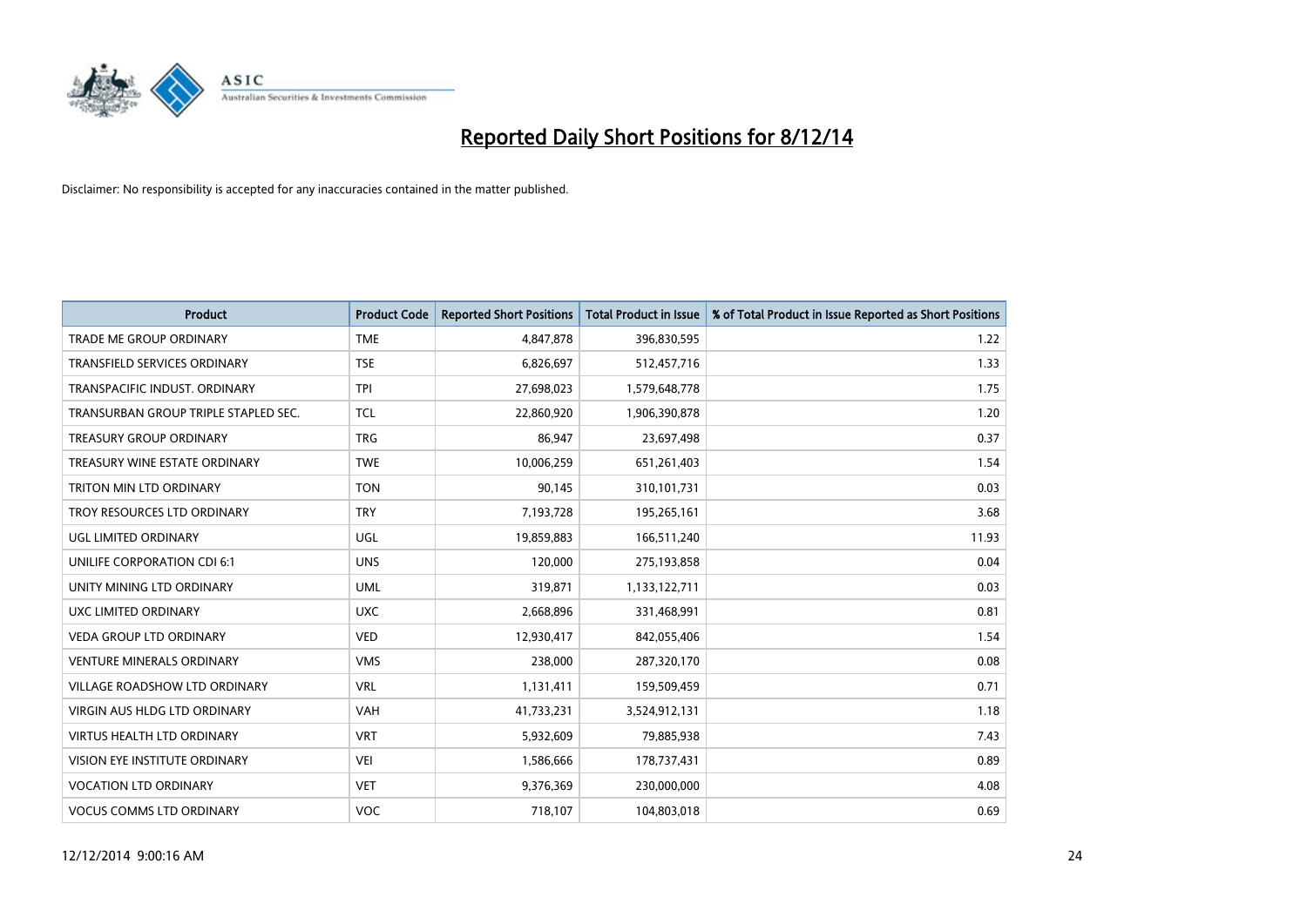

| <b>Product</b>                         | <b>Product Code</b> | <b>Reported Short Positions</b> | <b>Total Product in Issue</b> | % of Total Product in Issue Reported as Short Positions |
|----------------------------------------|---------------------|---------------------------------|-------------------------------|---------------------------------------------------------|
| WAM CAPITAL LIMITED ORDINARY           | <b>WAM</b>          | 171                             | 345,405,201                   | 0.00                                                    |
| WARRNAMBOOL CHEESE ORDINARY            | <b>WCB</b>          | 19                              | 56,098,797                    | 0.00                                                    |
| WATPAC LIMITED ORDINARY                | <b>WTP</b>          | 2,265,043                       | 189,258,397                   | 1.20                                                    |
| <b>WDS LIMITED ORDINARY</b>            | <b>WDS</b>          | 618,940                         | 144,740,614                   | 0.43                                                    |
| WEBIET LIMITED ORDINARY                | <b>WEB</b>          | 1,384,918                       | 79,397,959                    | 1.74                                                    |
| WESFARMERS LIMITED DEFERRED SETTLEMENT | WESDD               | 777                             | 1,123,496,295                 | 0.00                                                    |
| <b>WESFARMERS LIMITED ORDINARY</b>     | <b>WES</b>          | 6,059,986                       | 1,123,496,295                 | 0.54                                                    |
| WESTERN AREAS LTD ORDINARY             | <b>WSA</b>          | 17,868,926                      | 232,580,131                   | 7.68                                                    |
| WESTERN DESERT RES. ORDINARY           | <b>WDR</b>          | 2,490,070                       | 620,049,919                   | 0.40                                                    |
| WESTERN DESERT RES. RIGHTS 31-MAR-14   | <b>WDRR</b>         | 17,835                          | 120,009,662                   | 0.01                                                    |
| WESTFIELD CORP STAPLED                 | WFD                 | 4,865,821                       | 2,078,089,686                 | 0.23                                                    |
| WESTFIELD GROUP ORD/UNIT STAPLED SEC   | <b>WDC</b>          | 959,298                         | 2,078,089,686                 | 0.05                                                    |
| WESTPAC BANKING CORP ORDINARY          | <b>WBC</b>          | 35,460,015                      | 3,109,048,309                 | 1.14                                                    |
| WHITE ENERGY COMPANY ORDINARY          | <b>WEC</b>          | 31,950                          | 328,374,494                   | 0.01                                                    |
| WHITEHAVEN COAL ORDINARY               | <b>WHC</b>          | 88,597,574                      | 1,025,760,027                 | 8.64                                                    |
| WIDE BAY AUST LTD ORDINARY             | <b>WBB</b>          | 1,201                           | 36,796,608                    | 0.00                                                    |
| WOODSIDE PETROLEUM ORDINARY            | <b>WPL</b>          | 9,495,210                       | 823,910,657                   | 1.15                                                    |
| WOOLWORTHS LIMITED ORDINARY            | <b>WOW</b>          | 39,190,100                      | 1,263,040,022                 | 3.10                                                    |
| <b>WORLEYPARSONS LTD ORDINARY</b>      | <b>WOR</b>          | 4,143,534                       | 244,265,551                   | 1.70                                                    |
| <b>XERO LTD ORDINARY</b>               | <b>XRO</b>          | 106,011                         | 128,095,367                   | 0.08                                                    |